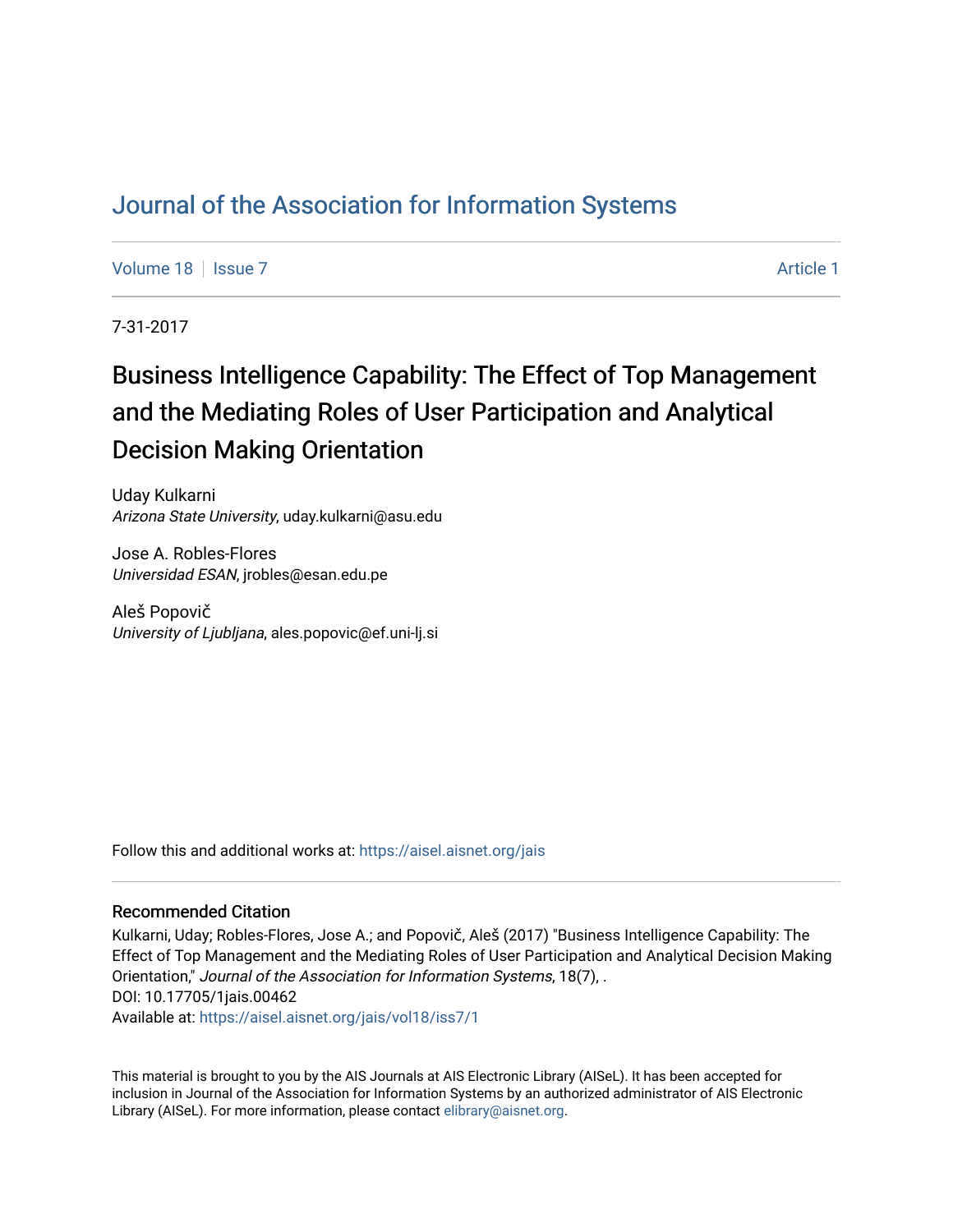

Research Paper ISSN: 1536-9323

# **Business Intelligence Capability: The Effect of Top Management and the Mediating Roles of User Participation and Analytical Decision Making Orientation**

#### **Uday R. Kulkarni**

Arizona State University, USA *uday.kulkarni@asu.edu*

**José Antonio Robles-Flores**

Universidad ESAN, Peru

**Aleš Popovič**

University of Ljubljana, Slovenia NOVA IMS, Universidade Nova de Lisboa, Portugal

#### **Abstract:**

In this study, we draw on the structurational model of technology in an institutional setting to investigate how top management affects the development of a firm's business intelligence (BI) capability. We propose a multiple mediator model in which organizational factors, such as user participation and analytical decision making orientation, act as mediating mechanisms that transmit the positive effects of top management championship to advance a firm's BI capability. BI capability has two distinct aspects: information capability and BI system capability. Drawing on data collected from 486 firms from six different countries, we found support for the mediating effects of top management championship through user participation and analytical decision making orientation. These findings contribute to a nuanced understanding of how firms can develop BI capability. This study is one of the first to comprehensively investigate the antecedents of BI capability.

**Keywords:** Business Intelligence, Business Intelligence Systems, Top Management Championship, User Participation, Analytical Decision Making Orientation, Information Capability, Business Intelligence System Capability.

Fiona Fui-Hoon Nah was the accepting senior editor. This paper was submitted on November 22, 2015, and went through 2 revisions.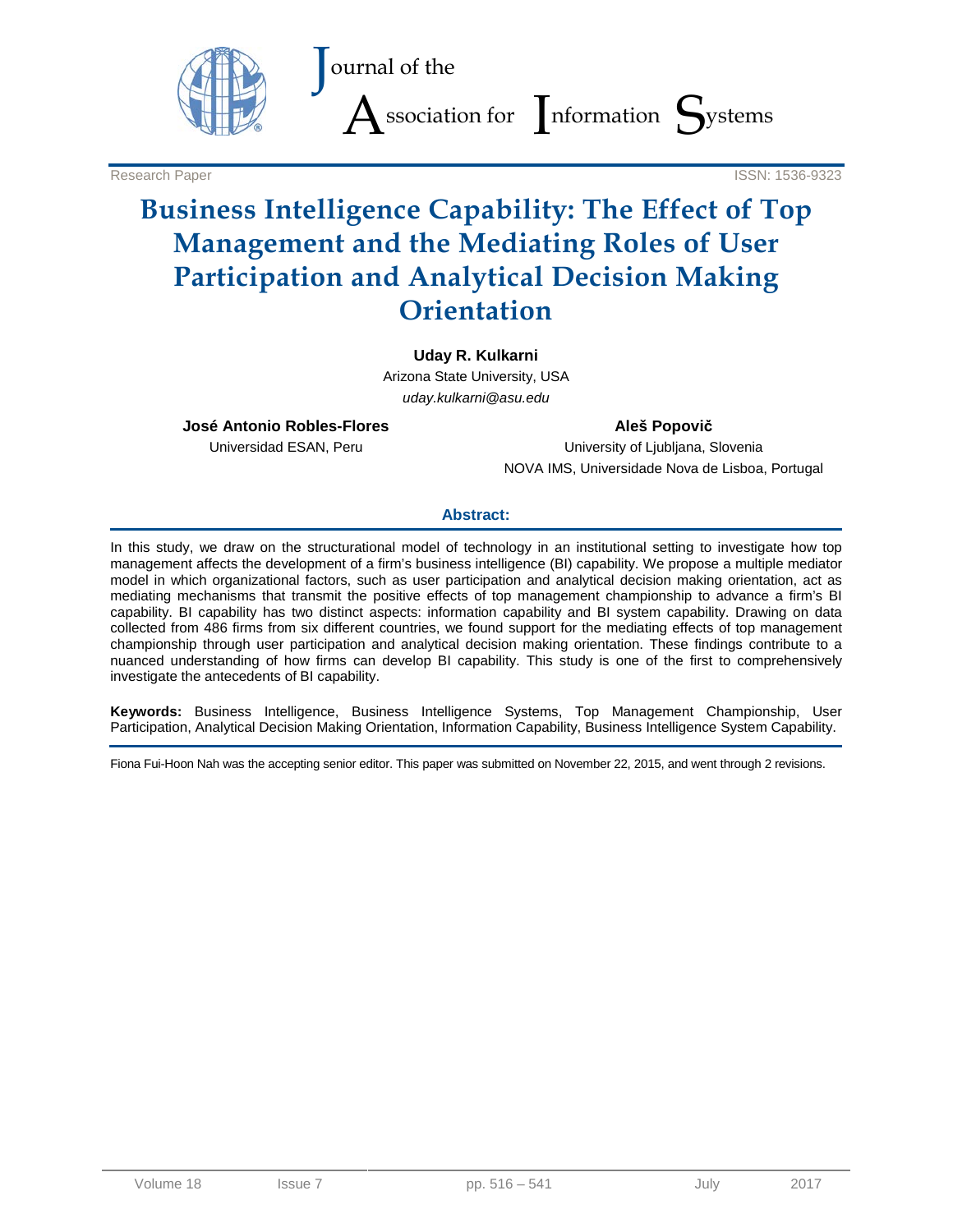## **1 Introduction**

The information technology (IT) business value literature has highlighted the potential of information systems to improve decision making in order to advance firm performance (Davern & Kauffman, 2000; Melville, Kraemer, & Gurbaxani, 2004; Mithas, Ramasubbu, & Sambamurthy, 2011). Studies on firm performance have found information systems to support timely decisions, promote innovation, and offer a means to manage uncertainty central to the business environment (Dewett & Jones, 2001; Melville et al., 2004). High-quality information (i.e., relevant, reliable, accurate, and timely information) (Popovič, Hackney, Coelho, & Jaklič, 2012; Wixom & Todd, 2005) enables enhanced decisions and can, in turn, stimulate improvements in firm performance (Raghunathan, 1999). To leverage the benefits of high-quality information, firms are increasingly investing in information systems (Habjan, Andriopoulos, & Gotsi, 2014).

During the last decade, firms have invested significant resources in business intelligence (BI) systems to achieve competitive advantages (Li, Hsieh, & Rai, 2013). BI systems are complex technological solutions that provide quality information from well-designed data stores connected to business-friendly tools that allow their users to timely access, effectively analyze, and insightfully presenta information, which enables them to make better decisions and take the right actions (Elbashir, Collier, & Davern, 2008; Li et al., 2013). BI systems provide business value via direct (i.e., time savings in decision making processes) (Watson, Goodhue, & Wixom, 2002) and indirect means (i.e., improvements in performance and comparative advantage) (Popovič, Hackney, Coelho, & Jaklič, 2014). Gartner has consistently rated BI systems among the top 10 strategic technologies (Gartner, 2016a) and the most important key issues for CIOs (Gartner, 2016b; Luftman & Ben-Zvi, 2010). Despite ongoing investments in BI and their growing importance, not all firms are equally successful in developing BI capabilities (Audzeyeva & Hudson, 2016). Hence, in this paper, we focus on understanding the factors that influence how organizations build BI capability and the mechanism through which they do so.

A topic regularly researched in the context of enterprise systems is the role of a firm's top management in introducing and adapting advanced technologies that impact organizational capabilities (Dong, Neufeld, & Higgins, 2009; Ragu-Nathan, Apigian, Ragu-Nathan, & Tu, 2004). Specifically, in addition to offering a vision and guidelines, top management is responsible for providing the active support that firms need for managing the change in business processes that the new technologies impact, facilitating lower user resistance, and explicitly exhibiting commitment through communication and actions to ensure success. Because of these challenges, research on understanding the role of top management in developing organizational capabilities from enterprise systems has continued to garner interest. As specialized technologies emerge to serve organizations' evolving needs, we will need to identify and study the factors that influence how organizations build the capabilities associated with such technologies. Researchers have observed that top management's commitment to a specific complex technology in terms of organizational goals and expectations has resulted in their firms' successfully implementing and subsequently assimilating that technology (Chatterjee, Grewal, & Sambamurthy, 2002; Dong et al., 2009; Purvis, Sambamurthy, & Zmud, 2001). However, research has not studied this phenomenon in the BI context, which we address here.

BI systems have several characteristics that distinguish them from other enterprise-level technologies (Popovič et al., 2012) and affect the BI capability-building phenomenon. First, BI mainly involves the managerial user; hence, it may require different efforts to generate a buy-in for its use. Second, its use is generally voluntary (Grublješič & Jaklič, 2015; Wixom & Quaadgras, 2013); thus, users may want to actually see the benefits of using it, which creates a need for different incentives for its use. Third, organizations primarily implement it for strategic reasons; BI systems focus less on reducing costs or increasing operational efficiency and more on increasing managerial effectiveness and for building competitive advantages. Hence, the mechanisms through which top management affects a firm's BI capability differ from those for building capabilities with other enterprise systems, such as ERP. Top management's actions to transform the prevailing institutional structures and reinforce norms that value the use of information in decision making will likely result in higher levels of organizational capabilities in this domain (Sharma & Yetton, 2003). As such, we need to examine top management's influence on BI capability's development to understand the exact nature of the phenomenon that governs the complex interactions between multiple related organizational factors. Thus, the following question frames our investigation:

**RQ**: Through what specific mechanisms does top management influence how organizations build BI capability?

Ű.

E.

C

m.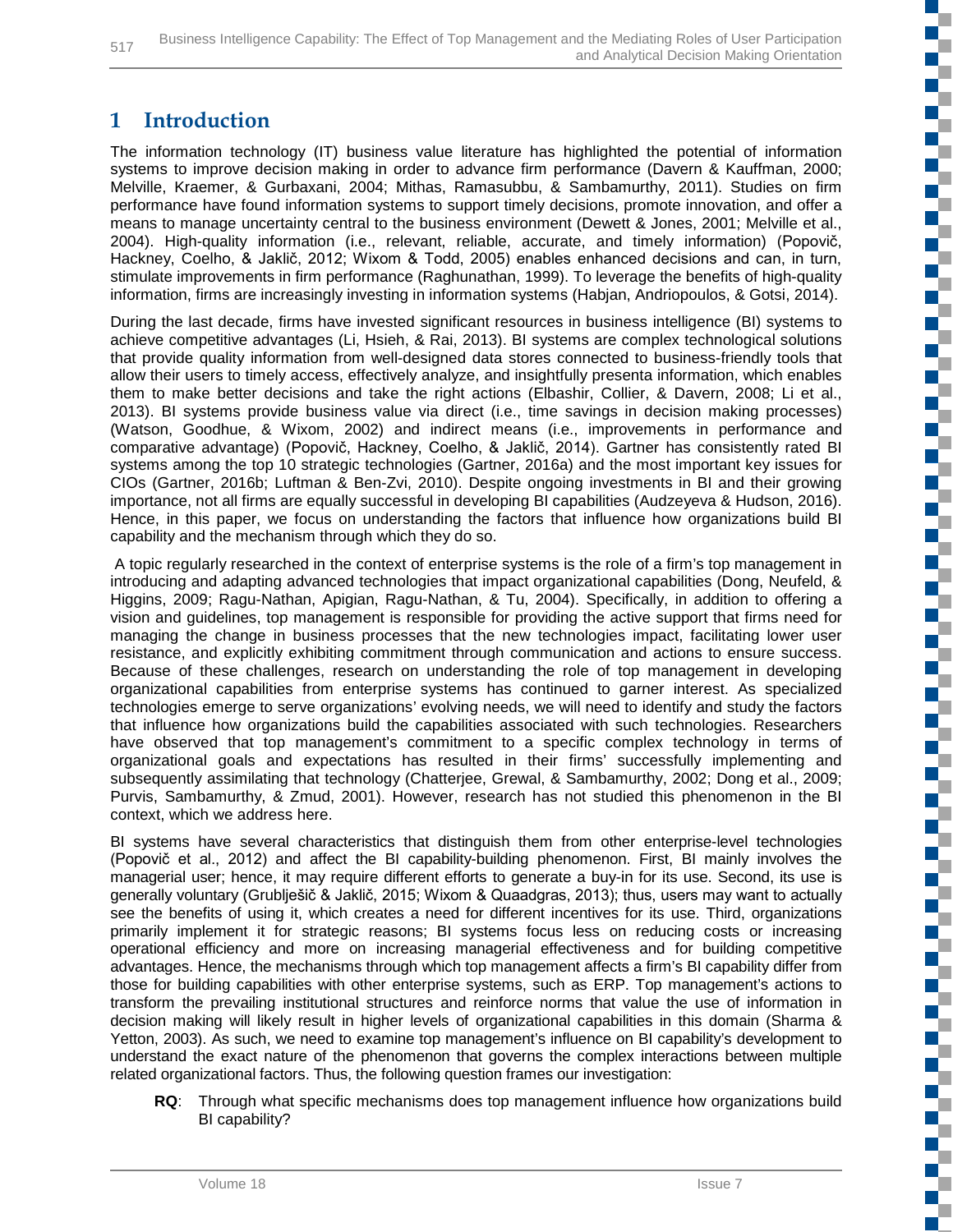Drawing on relevant literature, we identify two organizational factors (i.e., user participation in the ongoing evolution of BI and analytical decision making orientation) as mediating variables that transmit the effect of top management championship on building BI capability. We model BI capability itself as comprising two components: information capability and BI system capability. Adopting the firm as the unit of analysis, we propose and empirically test our research model using data from 486 medium- and large-sized firms from six different countries that have implemented BI systems. We make two primary contributions to the IT capability and BI literature. First, to the best of our knowledge, this study is the first to comprehensively investigate the antecedents of BI capability on a large scale and to specifically link top management championship to a firm's BI capability. Second, our results highlight that this link is not entirely direct; other organizational factors, as our research model hypothesizes, mediate this relationship.

### **2 Theoretical Development**

Į

i<br>I

i<br>I

Ę

We ground our research model in the structurational model of technology (Orlikowski, 1992), which employs the tenets of structuration theory (Giddens, 1979, 1984) to reconstruct the relationship between organizations and technology. We posit that top management championship, along with other organizational factors, has a major influence on the adoption and ongoing enhancement of BI capability. Starting with a brief overview of the literature on IT capability and its variations, we discuss how we conceptualize BI capability. We use the structurational model of technology as our theoretical foundation to explain the institutional structures through which organizations build BI capability. We then describe our mediating constructs and the hypothesized relationships with the help of these theoretical foundations. Figure 1 presents our conceptual research model.



#### **Figure 1. Conceptual Research Model**

#### **2.1 Business Intelligence Capability**

The BI capability concept originates from IT capability, which researches have widely studied in the information systems (IS) literature (Bharadwaj, 2000; Kim, Shin, Kim, & Lee, 2011; Sabherwal & Jeyaraj, 2015). IT capability is an organizational capability that represents the "ability to mobilize and deploy ITbased resources in combination or copresent with other resources and capabilities" (Bharadwaj, 2000). IS scholars have argued that variations in IT capabilities are sources of differences in performances across firms; therefore, IT capability research has primarily focused on how IT capabilities affect firm performance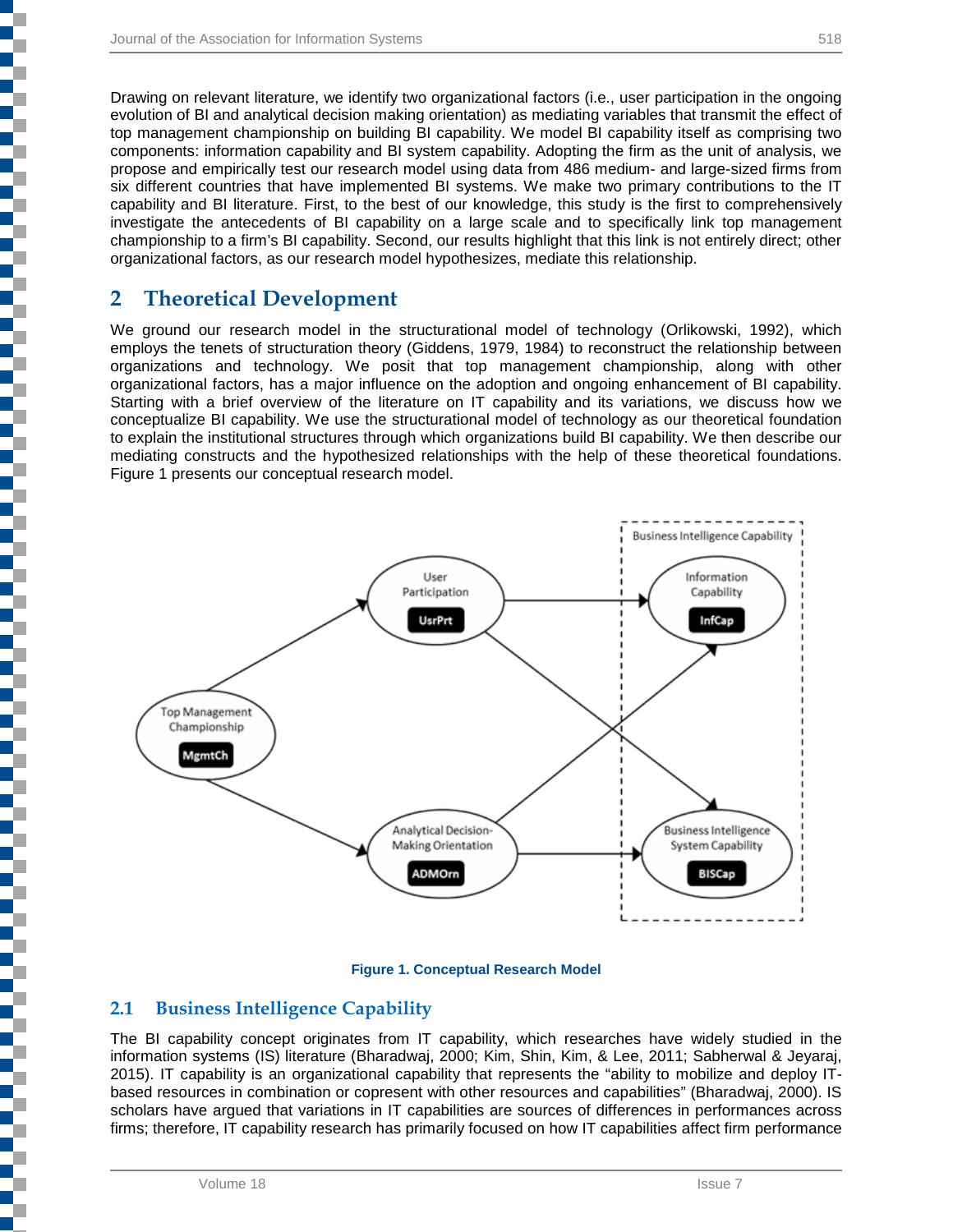(Chae, Koh, & Prybutok, 2014; Kim, Shin, Kim, & lee, 2011; Wang, Liang, Zhong, Xue, & Xiao, 2012). However, few studies, such as Bhatt and Grover (2005), have focused on the factors that influence how organizations build IT capabilities.

A review of the literature reveals that IT capability is an omnibus concept because IT permeates every process and function of an organization. Therefore, researchers have generally conceptualized IT capability as a higher-order construct to include various combinations of resources such as IT infrastructure, IT personnel, IT management, and other similar concepts. Table 1 (Part I) shows the conceptual diversity with which researchers have defined IT capability in key papers published in top business journals since the year 2000. As one can see, although most studies include IT infrastructure as a central component, researchers also see additional complementary factors as contributing to overall IT capability. For example, apart from IT infrastructure, Bharadwaj (2000) and Santhanam and Hartono (2003) include human resources—which comprises technical and IT management skills and other intangibles such as knowledge assets, customer orientation, and so on—in their definition of IT capability. Bhatt and Grover (2005) define IT capability as having three dimensions: quality of IT infrastructure, the business-related knowledge of the IT group, and the quality of the relationship between IT and management groups. Pavlou and El Sawy (2006) define IT capability in terms of the ability to acquire IT infrastructure resources, deploy them through IT-business relationships, and leverage them via technical and managerial skills. Sabherwal and Jeyaraj (2015) describe IT capability in terms of IT architecture, delivery of IT services, and IT management.

Further, IT encompasses myriad technologies, and each of these technologies serves a different purpose and directly impacts performances in different areas of business. Organizations adopt different technologies and build capabilities around them for many reasons such as competitive standing, historical strengths, and so on. Hence, some researchers have conceptualized and studied capabilities associated with specialized types of IT according to the purpose they serve (see Table 1). For example, knowledge-management capability includes the ability to perform specialized processes to acquire, convert, apply, and protect knowledge (Gold et al., 2001). ERP capability refers to the extent of an ERP system's range (the variety of functions supported), reach (the extent of organizational coverage), and geographic scope (Karimi et al., 2007). E-commerce capability refers to a firm's ability to interact with its customers and business partners while conducting business over the Internet (Zhu, 2004; Zhu & Kraemer, 2002). Researchers have studied these capabilities separately because building each type of specialized IT capability requires different types of resources, faces different types of implementation challenges, has different types of usage and users, and follows different evolution paths. For example, building knowledge-management capability may need a knowledge-sharing culture in addition to technology infrastructure, while e-commerce capability may demand more attention to alignment with external partners and a customer orientation. Thus, the factors that influence how organizations build these specialized capabilities differ.

Our study focuses on BI capability—a special type of IT capability that relates to a firm's ability to provide high-quality information and systems to help decision makers make more effective decisions to better plan for actions and, ultimately, attain better competitive positions. BI capability specifically concerns information delivery and its analysis for managerial use. In contrast to operational systems such as ERP and e-commerce systems that focus on fast and efficient transaction processing, BI systems support analytical decision making, and, thus, organizations use them for knowledge-intensive activities that are inherently less structured. In the BI environment, one constantly faces challenges in identifying and fulfilling the information requirements of such less structured knowledge-intensive activities and their analytical processing needs (Popovič et al., 2012). Thus, researchers would find it insightful to consider two distinct aspects associated with the development of a BI capability: 1) information capability (i.e., the ability to provide quality information with appropriate levels of detail, relevance, reliability, and timeliness) and 2) BI system capability (i.e., the ability to exploit the information via exploration, manipulation, and customized applications to suit its users' needs) (Işık, Jones, & Sidorova, 2013).

 $\Box$ 

m. C ď.

чy I

EĒ.

EĒ. H.

T.

T

E.

a.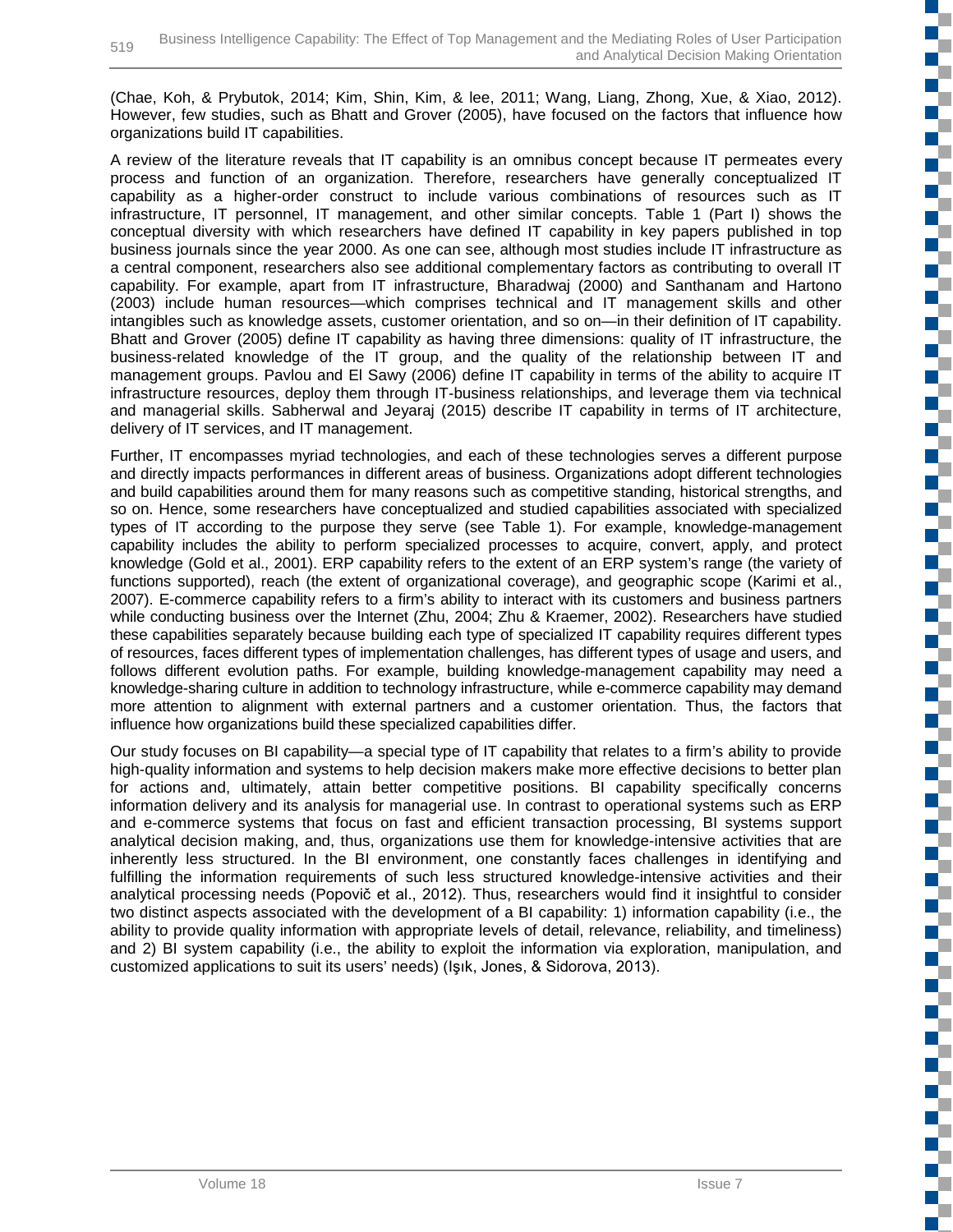ī

| Table 1. Review of the Literature on IT Capability and Related Capability Constructs |  |  |
|--------------------------------------------------------------------------------------|--|--|
|--------------------------------------------------------------------------------------|--|--|

| Paper                                                       | 1) Concept/definition of IT capability                                                                                                                                                                                                                                                                                                                                                                  |
|-------------------------------------------------------------|---------------------------------------------------------------------------------------------------------------------------------------------------------------------------------------------------------------------------------------------------------------------------------------------------------------------------------------------------------------------------------------------------------|
| Bharadwaj (2000)                                            | IT capability encompasses IT infrastructure, human IT resources (e.g., technical and<br>managerial IT skills), and IT-enabled intangibles (e.g., knowledge assets, customer<br>orientation, and synergy)                                                                                                                                                                                                |
| Santhanam & Hartono<br>(2003)                               | Same as Bharadwaj (2000)                                                                                                                                                                                                                                                                                                                                                                                |
| Bhatt & Grover (2005)                                       | IT capability has three dimensions: 1) quality of IT infrastructure, 2) IT group's business<br>experience, and 3) IT-business relationship                                                                                                                                                                                                                                                              |
| Piccoli & Ives (2005)                                       | IT capability encompasses: 1) technical skills, 2) IT management skills, and 3) relationship<br>between the IS function and the business                                                                                                                                                                                                                                                                |
| Ravichandran,<br>Lertwongsatien, &<br>Lertwongsatien (2005) | Authors define IS capability from an IS functional perspective and as having four<br>components: IS planning sophistication, systems development capacity, IS support maturity,<br>and IS operations capability                                                                                                                                                                                         |
| <b>Sanders &amp; Premus</b><br>(2005)                       | IT capability is a technological capability used to acquire, process, and transmit information<br>for more effective decision making                                                                                                                                                                                                                                                                    |
| Pavlou & El Sawy<br>(2006)                                  | IT capability has three key dimensions: 1) the acquisition of IT resources, such as<br>technology assets, IT objects, and the overall IT infrastructure; 2) deployment of IT<br>resources through tight IT-business relationships, such as IT-business partnering, IT<br>partnerships, and business-IT vision; and 3) leveraging of IT resources, such as technical IT<br>skills and human IT resources |
| Aral & Weill (2007)                                         | IT capability comprises interlocking systems of IT competencies (IT skills, IT management<br>quality) and practices (IT use intensity for communication, digital transaction intensity,<br>Internet architecture)                                                                                                                                                                                       |
| Lu & Ramamurthy<br>(2011)                                   | IT capability is reflected via IT infrastructure capability (the technological foundation), IT<br>business spanning capability (business-IT strategic thinking and partnership), and IT<br>proactive stance (opportunity orientation)                                                                                                                                                                   |
| Kim et al. (2011)                                           | IT capability comprises IT infrastructure flexibility, IT management capability, IT personnel<br>expertise, which are related to each other                                                                                                                                                                                                                                                             |
| Wang et al. (2012)                                          | IT-related capability is the firm-wide ability to acquire and manage IT resources and to<br>execute IS management and operational processes. It also includes the ability of the<br>business function to use IT functionalities, and IT's ability to affect business processes and<br>to satisfy business requirements                                                                                  |
| Mishra, Modi, &<br><b>Animesh (2013)</b>                    | IT capability is the ability to leverage IT infrastructure through a combination of IT human<br>capital and IT-related intangibles                                                                                                                                                                                                                                                                      |
| Chae et al. (2014)                                          | Same as Bharadwaj (2000)                                                                                                                                                                                                                                                                                                                                                                                |
| Sabherwal & Jeyaraj<br>(2015)                               | IT capability refers to aspects such as the design of IT architecture, delivery of IT services,<br>and IT management                                                                                                                                                                                                                                                                                    |
| Paper                                                       | 2) Concept/definition of specialized types of IT capability                                                                                                                                                                                                                                                                                                                                             |
| Gold, Malhotra,<br>&Segars (2001)                           | Knowledge management capability comprises knowledge infrastructure capabilities<br>(comprising technology, structure, and culture) and knowledge process capabilities<br>(comprising acquisition, conversion, application, and protection processes)                                                                                                                                                    |
| Barua, Konana,<br>Whinston, & Yin<br>(2004)                 | Online informational capability (OIC) is a firm's ability to exchange strategic and tactical<br>information with customers and suppliers on-demand                                                                                                                                                                                                                                                      |
| Zhu & Kraemer (2002),<br>Zhu (2004)                         | E-commerce capability represents a firm's ability to interact with its customers and business<br>partners and conduct businesses over the Internet                                                                                                                                                                                                                                                      |
| Karimi, Somers, &<br>Bhattacherjee (2007)                   | Authors define ERP capability in terms of: 1) ERP range (functional scope of business<br>processes that are shared by ERP implementation), 2) ERP reach (organizational scope of<br>ERP systems linking departments, divisions, the entire company, multiple companies, and<br>so on), and 3) ERP geography (geographic scope of the ERP implementation, such as<br>regional, national, and global)     |
| Mithas et al. (2011)                                        | Information management capability is the ability to: 1) provide data and information to users<br>with the appropriate levels of accuracy, timeliness, reliability, security, and confidentiality; 2)<br>provide universal connectivity and access with adequate reach and range; and 3) tailor the<br>infrastructure to emerging business needs and directions                                          |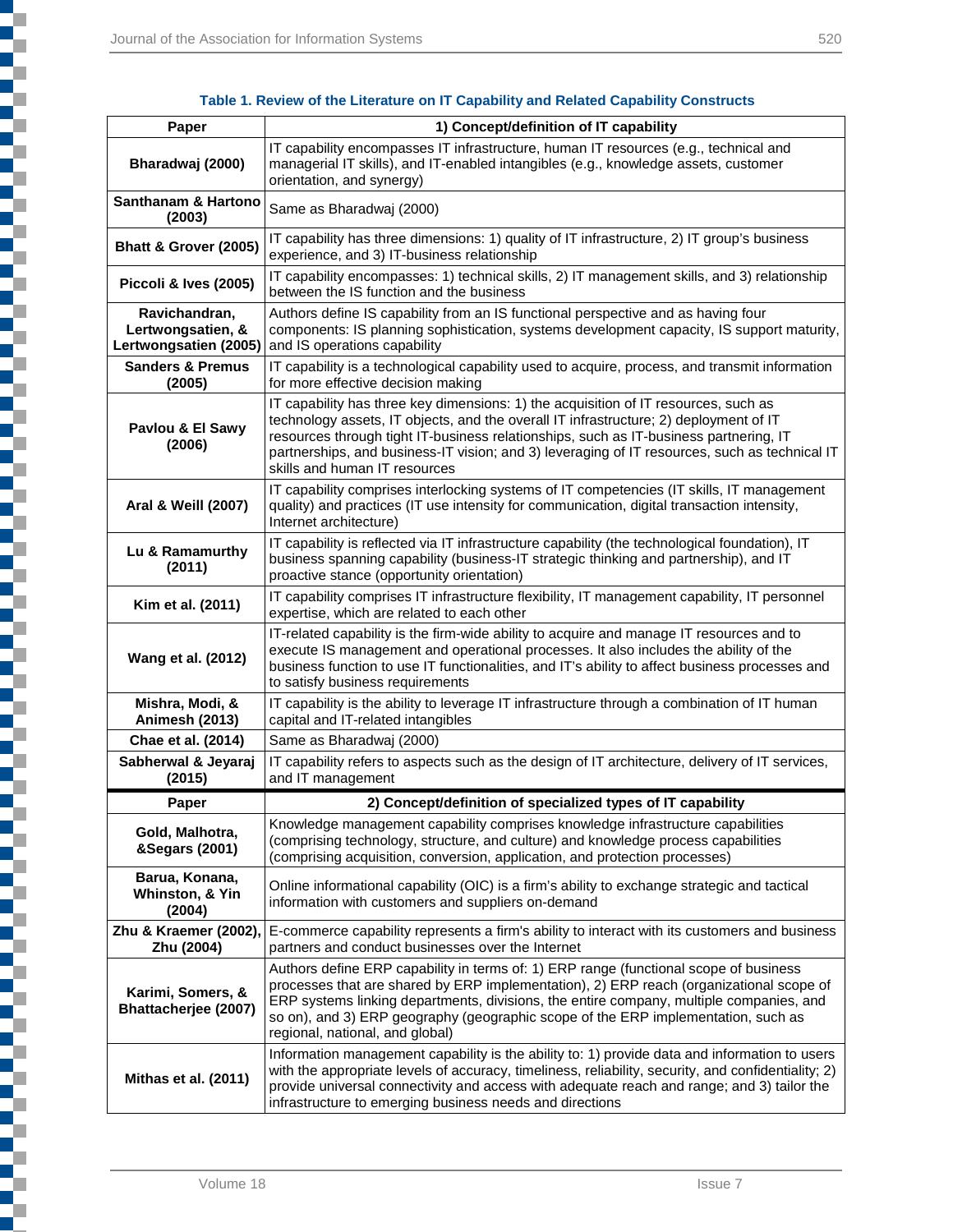Separating information and BI system capabilities in this manner agrees with similar conceptualizations in prior literature. For example, one major component of Mithas et al.'s (2011) information management capability is the data-related capability, which the authors describe as the ability to "ensure data and information integrity, reliability, accuracy, timeliness, security, and confidentiality" (p. 246); the other components include system capabilities such as the ability to make the "needed data and information available". Eppler (2006) develop a framework for information quality management that is analogous to our BI capability. He distinguishes between information and systems capabilities as content and media quality. Eppler's content quality relates to the actual information itself and includes factors such as comprehensiveness, accuracy, clarity, applicability, conciseness, consistency, correctness, and currency. His media quality relates to the management of that information, which includes processes and infrastructure that make information accessible, secure, and maintainable and the usage of information convenient, timely, and interactive. Susarla, Barua, and Whinston (2010) refer to "quality of data" and "quality of the analytical tool" and, thus, distinguish between the information itself and the tools to analyze it. Işık et al. (2013) use the concepts of "data quality", "integration of the BI", "user access", "flexibility of the BI", and "risk management support" to refer to these capabilities. The first concept, data quality, relates to the consistency and comprehensiveness of the data and, thus, stresses the importance of good data for BI projects. The other four concepts reflect BI systems' characteristics. Popovič et al. (2014) differentiate "information quality" and "business intelligence systems quality" to separate the information from the information systems by noting that the first one produces the latter.

### **2.2 The Structurational Model of Technology and BI Capability**

Institutional theories explain how firms act as institutions in shaping the behavior of agents in them. They are an appropriate foundation for explaining the development of advanced technology capabilities, such as BI, for two reasons. First, because these technology adoptions occur at the organizational level, they reflect firm-wide phenomena in integrating IT into business processes. Second, such innovations require changes in institutional structures and the mobilization of human agents across the organization. Our theoretical foundation lies in the structurational model of technology (Orlikowski, 1992, p. 405), which employs the institutional structures of signification, legitimation, and domination from structuration theory (Giddens, 1979, 1984). The structurational model of technology describes the dualism in the interaction between organizations' structural features and human agents with respect to technology. Our research model draws on this theory to explain how organizations build BI capability.

Orlikowski's (1992) structurational model of technology considers technology as "one kind of structural property of organizations developing and/or using technology" (p. 405). Orlikowski uses structuration theory to reconceptualize the notion of technology and to reformulate the relationship between technology and organizations. She argues that individuals use the signification, legitimation, and domination structures to perform technology-structuring activities—processes through which users interact with technologies to accomplish work. The structurational model of technology theorizes that these interactions involve a dualism: as users use the technology, they recreate and, at times, affect the (technology's) structure itself (Orlikowski, Yates, Okamura, & Fujimoto, 1995, p. 425). Thus, individuals' technology-structuring activities impact organizations' technological capability. In the context of BI technology, given the inherent interactive nature of technology usage, we contend that this dualism plays a significant role in capability building. The following scenario illustrates the dualism in the user-technology interaction in the context of BI technologies and shows how a technology-structuring activity can impact an organization's technological capability.

*A managerial user such as an airline operations manager at an airport may need to decide*  which one of the four candidate passengers to assign the only seat available on a connecting *flight—the others have to be stranded overnight. An interactive BI tool such as a dashboard may provide the manager with information that is useful for making this decision, e.g., an analysis of each passenger's value (elite status, ticketing class – deep discount vs. full fare), their recent travel experiences (missed connections, upgrades, lost baggage), etc. The interactions with technology (comparing passenger values, drilling down into each passenger's travel history, etc.) are the technology structuring activities the manager performs while making the decision. After making this type of decision many times, the manager may start considering additional information such as: does the passenger have co-travelers (spouses, children, friends), or how essential is it for a given passenger to be connected (one passenger may have a critical event to attend while another may prefer a layover in the city where they are stranded), etc. These new considerations, if made part of the routine decision making process, can be given systematic technology support and the BI tool itself can be improved, a result of the dualism in* 

**The Co** 

EĒ.

F.

₹

Ø.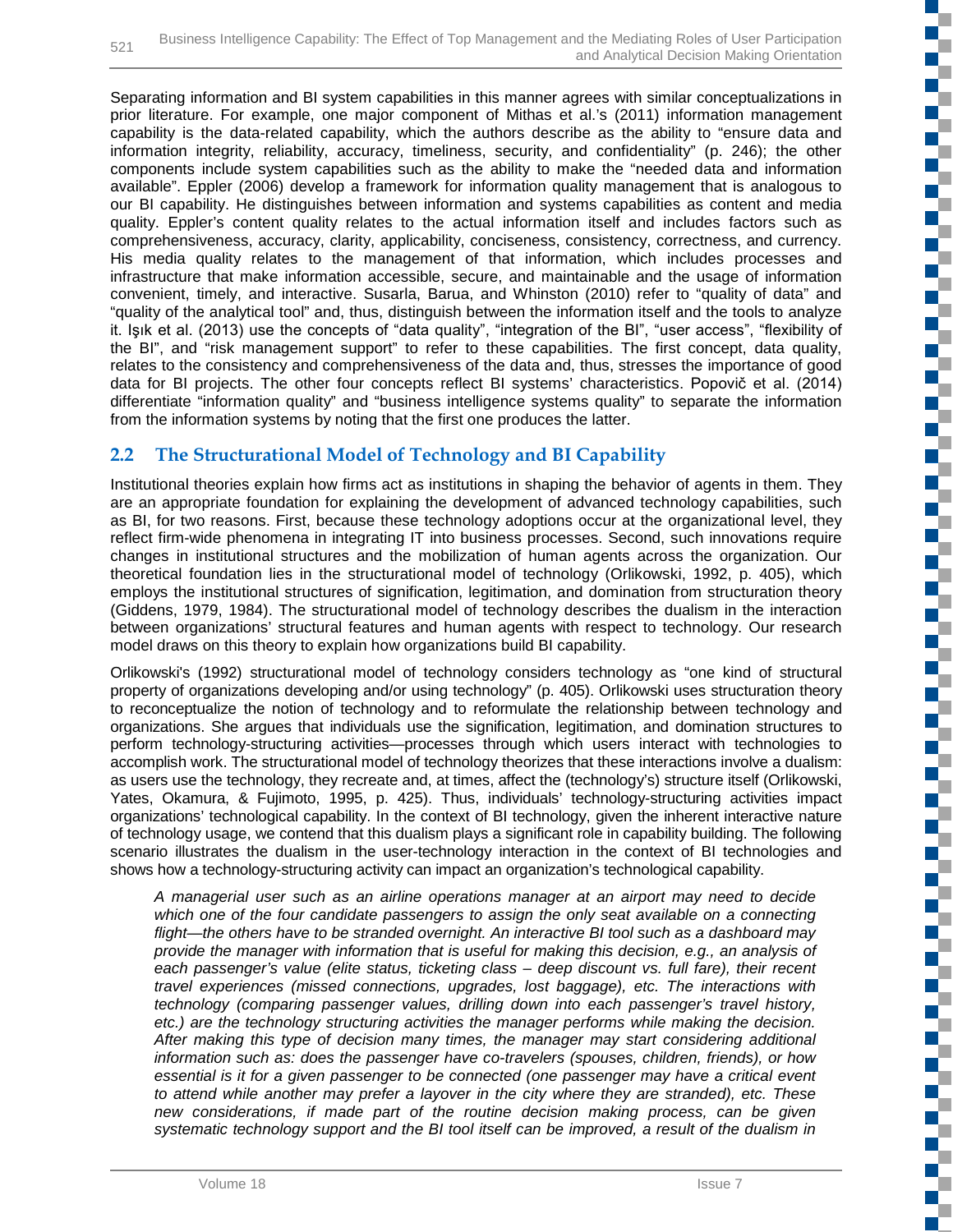į

l

*the interaction. BI capability is thus a product of human-technology process improvement which is triggered by the technology structuring actions of the individual.*

In theorizing the structurational model of technology, Orlikowski (1992) interprets the dualism in the interaction between the technology and the individual via the three institutional structures in the context of technology:

*Structures of signification* represent the organizational rules that inform and define interaction whereby human agents constitute and communicate the *meaning and understanding* of interpretive schemes. These structures serve as cognitive guides for individuals to understand how they should behave/act with respect to technology. Individuals interact within these structures to reaffirm and challenge them and, thereby, shape them.

*Structures of legitimation structures* represent a moral order that an organization articulates by validating specific behaviors as being appropriate. These structures serve as *normative sanctions* that reassure individuals of their behavior/action with respect to technology. Individuals interact with these structures by accepting them as cultural norms and, thereby, sustain them.

*Structures of domination structures* represent the existence of the asymmetry of authoritative (relating to human) and allocative (relating to material) resources in organizations. These structures serve to induce power (understood as *transformative capacity*) in individuals to act and accomplish outcomes with respect to technology. Individuals interact within these structures by drawing on the asymmetry and, thereby, confirm them, although individuals may always act to change a particular structure of domination.

Further, Orlikowski et al. (1995) observe that top management can control an organization's prevailing institutional structures to influence users' technology-structuring activities. This broader process, which does not involve activities of technology use but involves the shaping (by top management) of employees' technology use activities, is called *metastructuring*. For example, metastructuring actions by top management may include their actively sponsoring a particular technology initiative or using rewards and sanctions.

With these abstract concepts from the structurational model of technology, we can define the more concrete and measurable constructs in our conceptual model and explain their hypothesized relationships. We propose that BI capability building occurs due to individual structuring activities that top management's metastructuring actions trigger. The institutional structures of signification, legitimation, and domination explain the connection between the metastructuring actions and the individual structuring activities of technology use, which, in turn affect a firm's BI capability.

#### **2.3 Top Management Championship for BI**

We use the term top management championship for BI to indicate the extent to which a firm's senior management considers building BI capability to be strategically important. Extant IS literature has long emphasized the role of top management in firms' integrating complex IT into their core business processes (Dong et al., 2009). Top management championship in this context refers to managerial beliefs about technological initiatives, participation in those initiatives, and the extent to which top management advocates technological advancement (Chatterjee et al., 2002; Purvis et al., 2001).

To portray the top management's role, the IS literature offers several related concepts. Among others, the most frequently used (besides top management championship) concepts include top management support (Thong, Yap, & Raman, 1996), top management involvement, and top management participation (Jarvenpaa & Ives, 1991; Liang, Saraf, Hu, & Xue, 2007). Of these, researchers have used top management support as an umbrella term for describing several different notions, including involvement and participation. (For a comprehensive review, see Dong et al. (2009)). In the majority of studies, including BI studies, this term has been used to assess its influence on the success of implementation of an information system (or an IS- related project) (e.g., Sharma & Yetton, 2003; Thong et al., 1996). By contrast, top management's role in our study lies in influencing how organizations build organizational capability, a higher-level goal similar to adopting and assimilating innovative technologies (Chatterjee et al., 2002; Liang et al., 2007; Purvis et al., 2001). Further, consistent with observations from Jarvenpaa and Ives (1991), researchers have mainly embraced an attitudinal and/or a behavioral interpretation of top management-related concepts. Attitudinal interpretations present these concepts as a set of positive attitudes that top management expresses, for example, through involvement or commitment (Keil, 1995; Lewis, Agarwal, & Sambamurthy, 2003). Behavioral interpretations, on the other hand, advocate an active participant view in which top management directly influences the mutual adaptation between technology and the organization (Guimaraes & Igbaria, 1997; Jarvenpaa & Ives, 1991; Markus & Mao, 2004). We contend that, for organic enhancements such as building BI capabilities at the organizational level, one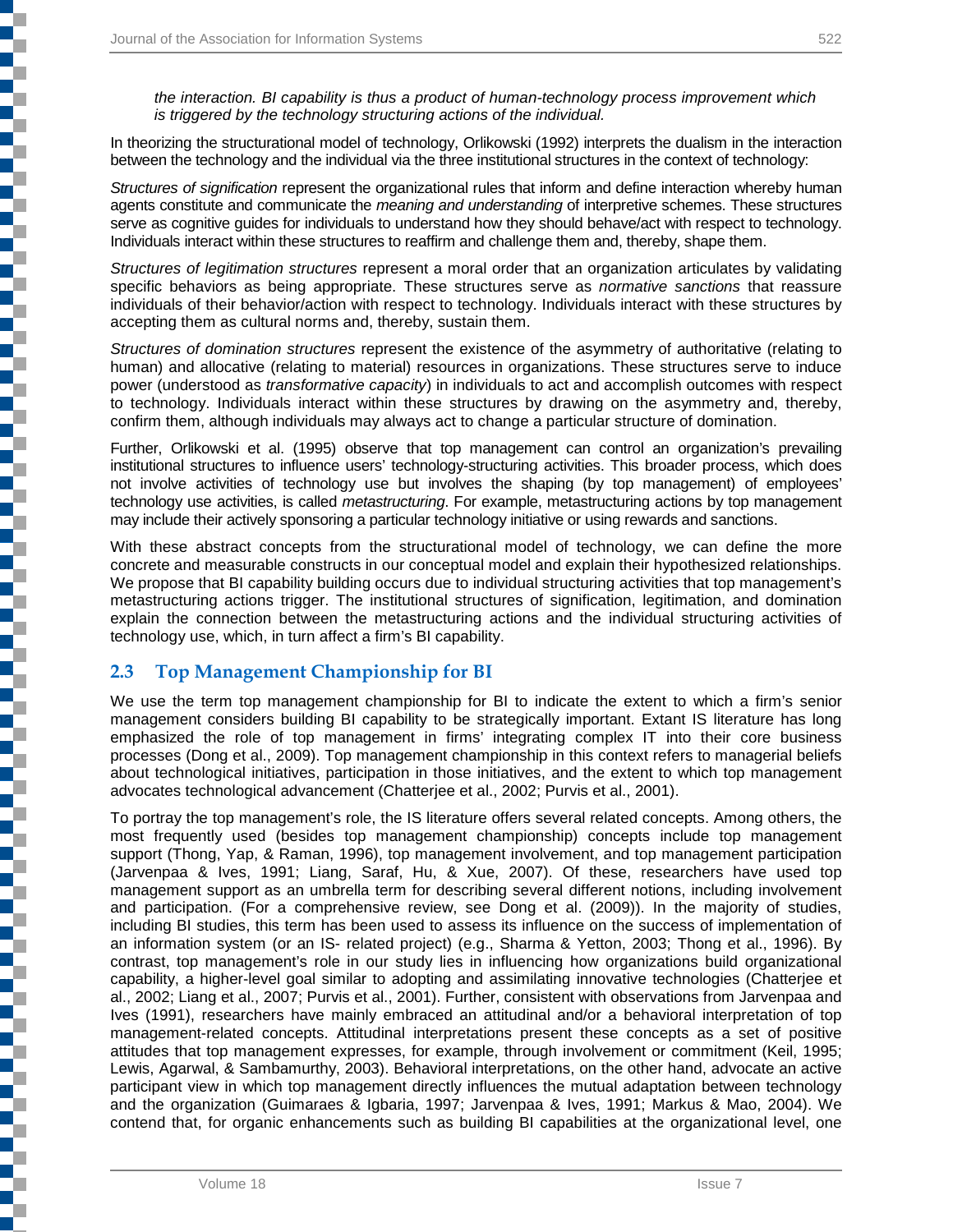needs to consider both attitudinal and behavioral interventions. Top management championship represents a combination of beliefs and actions, and research has shown that it impact organizationallevel outcomes in technology assimilation (Chatterjee et al., 2002). Hence, drawing on this extant literature, we chose top management championship for BI as the main antecedent in our research model.

In terms of the structurational model of technology (Orlikowski, 1992), both the expression of attitude (commitment, beliefs, etc.) and supportive behaviors (resource allocation, sponsorship, etc.) represent top management's metastructuring actions. In general, top management championship is a set of metastructuring actions because it builds the institutional context, conveys norms, and directs attention about how employees may engage in structuring activities related to BI technology. Specifically, via the metastructuring action of articulating the importance of an enterprise-wide role for BI systems, top management introduces a structure of signification in which individuals start understanding how they should behave/act with respect to the new BI systems. By issuing policy communications and providing guidelines with respect to BI—another metastructuring action—top management invokes a structure of domination in which the rules of participating in business processes that the new BI systems support govern individuals' interaction. By sponsoring new BI initiatives and investing in analytically skilled talent, top management creates new domination structures (via authoritative and allocative resource asymmetry) and, thus, direct (and empower) individuals to accomplish outcomes with the help of the new BI systems. These same metastructuring actions (i.e., sponsoring new BI initiatives and investing in analytically skilled talent) invoke legitimation structures: that is, they reassure individuals of their behavior with respect to expending time and energy in exploring creative ways in which they can embed BI technology into business processes and decision making tasks. Further, these metastructuring actions allow adjustments to happen on both sides: they alter the practice of the individuals in the organization with respect to technology and they also let the technology adapt to its environments.

Past research has used these metastructuring/structuring phenomena to explain the role of top management in firms' adopting and assimilating advanced technologies for building specialized IT capabilities. Purvis et al. (2001) study the metastructuring actions of top management as the main construct impacting the assimilation of knowledge platforms in organizations. Theorizing from the structurational model of technology, they note that, "the successful use of a new technology often requires the mutual adaptation of the technology and the organizational context into which the technology is being introduced" (p. 121). Chatterjee et al. (2002) explore the influence of three metastructuring actions of top management (i.e., championship, articulation of strategic investment rationale, and coordination between distributed leadership) on Web technology assimilation. Hence, overall, we expect top management's metastructuring actions to positively affect how a firm develops its BI capability. This general line of argument serves as our starting point for theorizing more specifically about the factors that mediate the relationship between top management championship and BI capability.

### **2.4 Mediating Variables**

We theorize that top management's metastructuring actions use two possible pathways with related but distinct constructs—user participation and analytical decision making orientation—which act as mediating variables for an organization to build BI capability. User participation represents a measure of the actions of users: the extent of their involvement in the initial phases and in the continued evolution of BI systems. Analytical decision making orientation measures the state of the organization: the extent to which an organization encourages decision makers to collect and analyze data relevant to their decisions. In Sections 2.4.1 to 2.4.4, we describe the rationale for conceptualizing these variables, including their theoretical bases and prior usage. We then build our research model with arguments derived primarily from the theoretical basis provided by the structurational model of technology.

#### **2.4.1 User Participation**

-

Traditionally, user participation refers to the assignments and tasks that users or their representatives perform during IS development (Barki & Hartwick, 1994; Hartwick & Barki, 1994)<sup>1</sup>. Typically, these assignment and **The Co** 

E.

d.

ĸ.

T.

 $\mathbb{R}^{\mathbb{Z}}$ 

ď,

г ď.

 $\overline{\phantom{a}}$ ШT.  $\overline{\phantom{a}}$ ç. FĒ

<span id="page-8-0"></span> $1$  Barki and Hartwick (1994) distinguish between user participation and user involvement; the latter is a psychological construct that represents the importance and personal relevance that users attach to a system. Nonetheless, researchers have used participation as a proxy for measuring involvement because participation is an observable behavioral construct. These terms have been used interchangeably inIS success research (Sabherwal, Jeyaraj, & Chowa, 2006) and we also use them synonymouslyhere.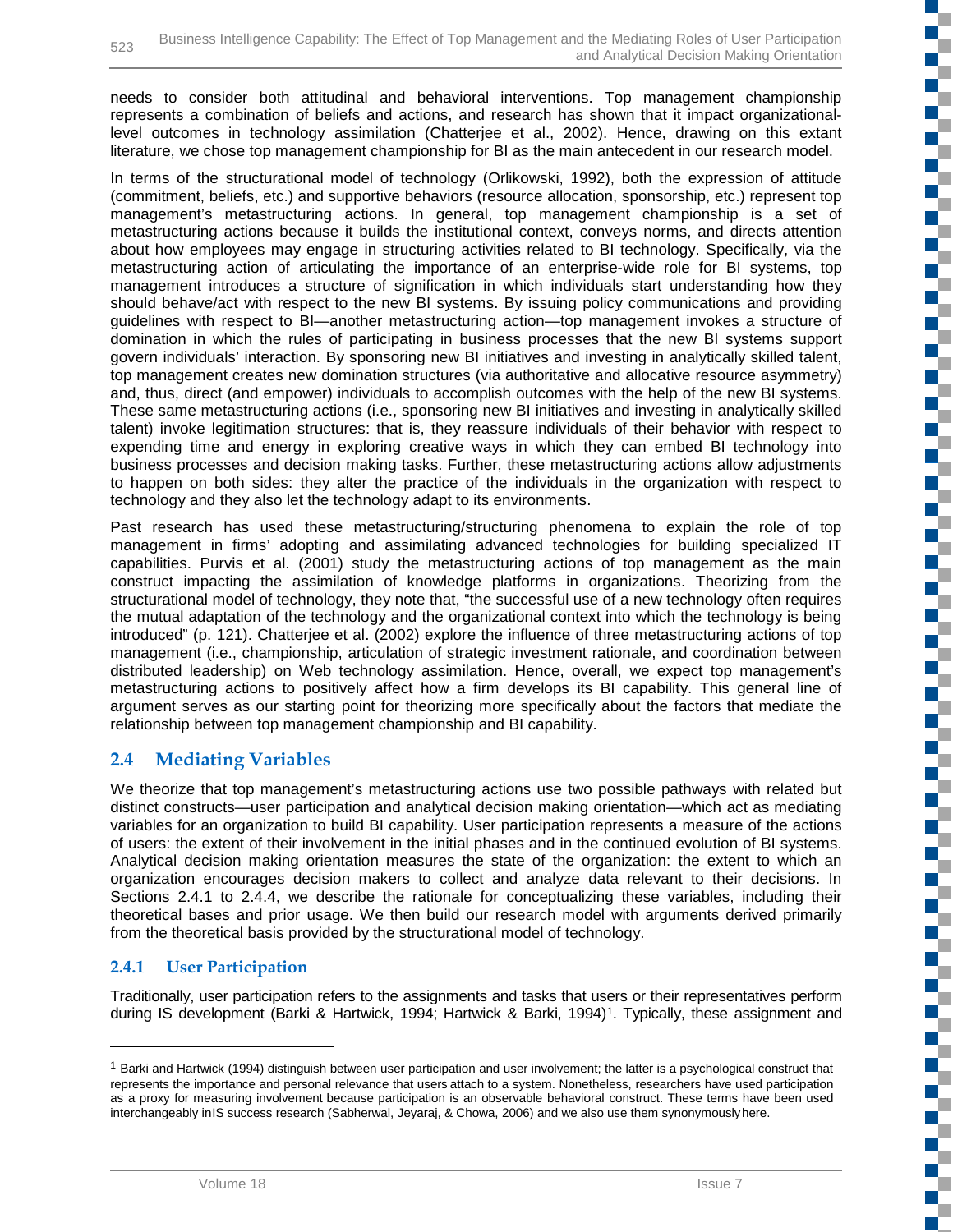j

┇

i<br>1

tasks are the various design-related activities and behaviors that target users or their representatives perform during the initial phases of developing systems. These studies show that user participation results in systems that better fulfill users' requirements, that users more easily accept, and that lead to improved outcomes and more satisfied users (He & King, 2008; McKeen, Guimaraes, & Wetherbe, 1994).

Unlike traditional enterprise systems (such as ERP, e-commerce) that mainly automate business processes, the intention behind BI systems is to primarily assist managers in their decision making tasks. Whether licensed from vendors and customized with the help of experts (from inside or outside the organization) or built in-house for specialized decision-support applications, the requirements of the decision-support applications a BI system is designed to support are initially not completely clear (Wixom & Watson, 2001). As a result, in most organizations, they undergo systematic, iterative enhancements. BI systems need users' active involvement beyond the initial development process to provide valuable input, such as changing data dimensions, evolving business rules, resolving metadata conflicts, and so on, that the developers may otherwise overlook (Yeoh & Koronios, 2010). After the initial deployment, users can provide input through functional testing to ensure the system meets its needs but, as the BI system gets used, users can be instrumental in suggesting and reviewing enhancements on an ongoing basis.

The user participation construct in the BI systems context needs to reflect this ongoing user involvement. Hence, our major departure from existing studies, which largely concentrate on user participation in the early phases of the development process, is an enhanced connotation of this concept—that of users' involvement throughout a system's lifecycle (i.e., not merely in a system's initial development but, more importantly, in its ongoing evolution), an aspect that has not been studied (Pagano & Bruegge, 2013). We define user participation as an organizational variable that denotes users' active involvement in the initial development phase *and* the post-deployment phases that affects the continued development and evolution of systems.

We define user participation based on the structurational model of technology in which Orlikowski (1992) portrays "human interaction with technology as having two iterative modes: the design mode and the use mode" (p. 408). She argues that, rather than positing the two modes as "disconnected moments or stages in a technology's lifecycle, the structurational model of technology posits artifacts as potentially modifiable throughout their existence". She further observes that, "we also need to acknowledge the differences among technologies in the degree to which users can affect redesign" (Orlikowski, 1992, p. 408). In the context of BI technologies, this aspect of the structurational model (namely, user-affected change) is an important foundation for developing our constructs and hypotheses.

Some characteristics of this user-centered development approach are similar to those of agile development methods (e.g., dynamic systems development method, scrum, and extreme programming) where intensive stakeholder involvement is central (Abelein, Sharp, & Paech, 2013). These methods entail development cycles that enable one to make verifications and corrections, adapt to possible emerging changes, build functionality in steps via an incremental approach, and work collaboratively in a way that encourages feedback and suggestions at every stage (Mohammadi, Nikkhahan, & Sohrabi, 2009).

An important feature of BI systems such as those that provide managerial decision making support is their interactive nature. For actively involved users, the interactivity leads to their more quickly realizing benefits (a sense of immediate control over the decision making process) and more clearly understanding potential benefits (including what more they can expect from the system) (Hwang, Ku, Yen, & Cheng, 2004). This interaction leads to more user demands and shorter feedback-improvement cycles. Thus, user participation in the BI systems context is more intense and enduring than that in traditional IS development. It includes users' participation in configuring, customizing, and improving the BI system and articulating the need for newer and more comprehensive data in an ongoing manner.

#### **2.4.2 The Mediating Role of User Participation**

In companies whose top management believes that BI plays a strategically important role in their business, the top management subtly yet consistently communicates this belief to managers in business units. This metastructuring action introduces powerful signification structures in which the users of BI systems begin to interact with the system's early versions. The signification structures allow users to develop a common understanding of the opportunities and risks associated with using new BI systems, which may involve reengineering business processes, instituting change management, and so on. A different type of metastructuring action is hiring analytically skilled talent, appointing BI champions at senior levels, and so on. This type of action creates new domination structures via an authoritative asymmetry in human capital, which helps reduce political resistance to change (Purvis et al., 2001). Another metastructuring action is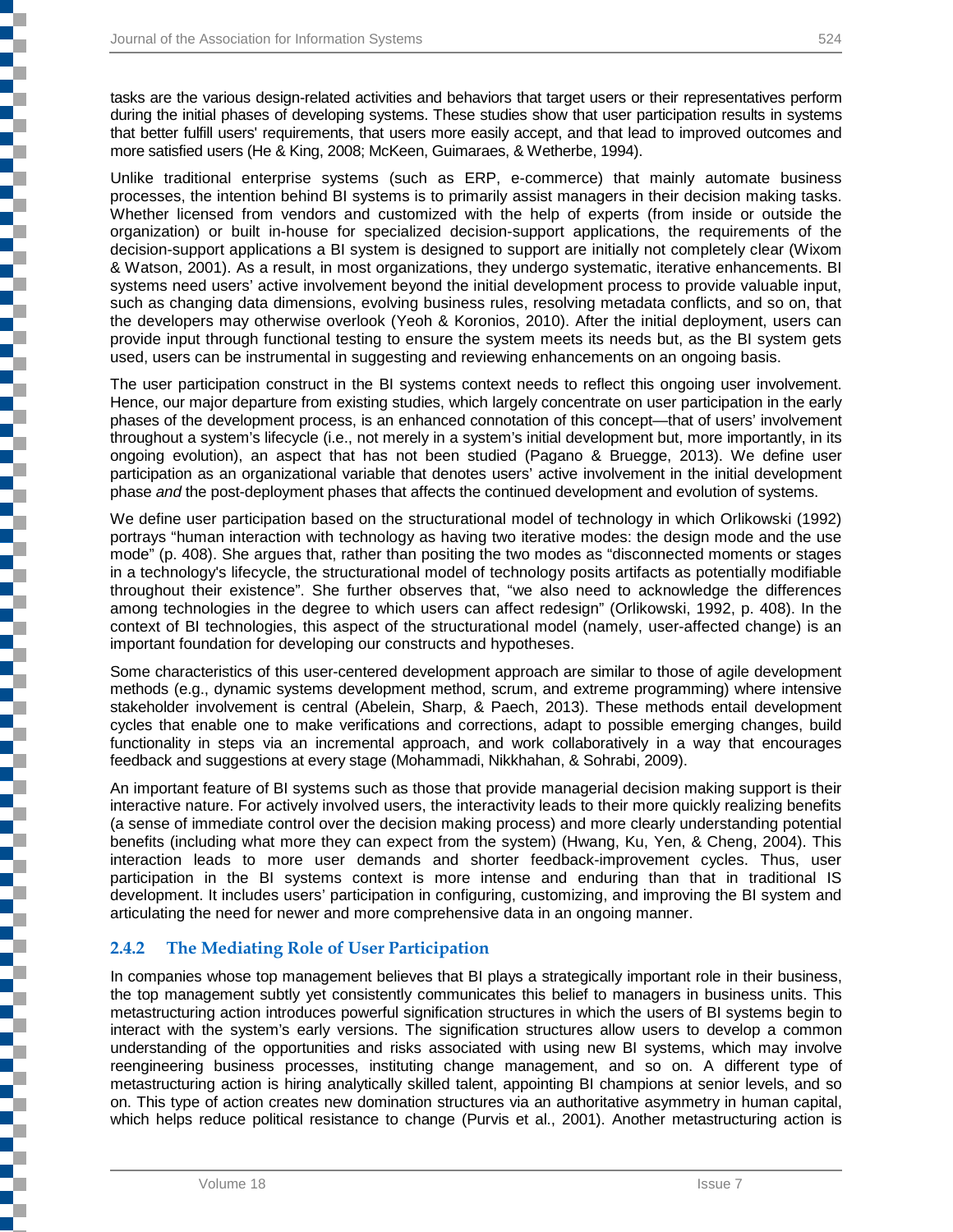defining guidelines for users' participation in the BI system usage by influencing work processes that include such systems (Yeoh & Koronios, 2010). This action invokes a structure of domination that directs users to accomplish work systematically via standardized BI processes.

Overall, with these deliberate metastructuring actions, top management ensures a broader and deeper user participation in evolving BI systems on a consistent basis. The structurational model of technology explains how these metastructuring actions lead to technology structuring activities that impact the ongoing enhancement of BI capability through user participation. As the organization's managerial users continue to use the BI systems, they expect those systems to provide the right information content for their tasks. They also expect the right system functionality to support those tasks and adaptability to their workflow needs. We explain this phenomenon with examples of signification and domination structures in the following paragraphs.

Within a signification structure (that top management invokes through communicating the strategic importance of BI), users reaffirm BI's importance or challenge the discrepancy between its importance as top management evangelizes it and the reality on the ground. Both these behaviors indicate users' participation in continually evolving the BI systems and have the potential to enhance both information capability and BI system capability. For example, for certain strategically important decisions, one may need to drill down into more detailed information (e.g., growth in market share of a new product line in particular market segments) where such information is not available (although the system may be capable of accommodating such data if available). In addition, users may identify a need for exploring scenarios along additional dimensions, such as the supply chain, which may not be part of the current system build (although the relevant data may be available). Interactions with the system (structuring activities of users within the structure of signification) allow users to not only better understand the missed opportunity and the ensuing risk due to the lack of detailed information and/or capability of the BI system but also request/demand the missing detailed information and/or improvement in the system functionality<sup>2</sup>. Such recurring structuring activities shape the technology via user participation in the system's ongoing evolution.

A domination structure may direct users to follow a systematic guided workflow for making decisions using certain reports with projected information (e.g., production-scheduling decision given monthly sales projections). Guidelines may direct users to follow (and, thus, confirm) the workflow, but some may tweak the workflow based on their perception of the reliability of information in the report. Again, both these activities potentially lead to enhanced information and BI system capability. For example, users may notice inconsistencies between the information presented in a report and the users' expectation based on experience. Alternatively, the workflow may be hard-coded in the current BI system; that is, the system might not support any deviation in the workflow. These interactions (structuring activities within the domination structure) cause users to better understand the reliability of the information in the report and/or the restrictions in the workflow that the current guidelines dictate. Such structuring activities of "participating" users result in positively affecting the information capability by including information from more reliable sources and/or enhancing the BI system capability with a more flexible workflow.

In general, by participating in the iterative system usage/improvement process (structuring activities) within the institutional structures of signification, domination, and legitimation that top management's metastructuring actions trigger, users: (1) discover whether they have adequate information for their decision making tasks and 2) provide constructive feedback (reinforcement and/or suggestions regarding the level of detail, reliability, timeliness, comprehensiveness, etc.). As a result, user participation enhances the firm's information capability. Thus, we hypothesize that:

**H1:** User participation mediates the relationship between top management championship and information capability.

Further, similar metastructuring actions of top management and structuring activities of users within the institutional structures help users to: 1) discover if the features of the BI systems they routinely use are adequate for their decision making needs and 2) provide constructive feedback (reinforcement and/or suggestions regarding additional functionalities to support their unsupported and evolving decision making needs). As a result, user participation enhances the firm's BI system capability. Thus, we hypothesize that:

**H2:** User participation mediates the relationship between top management championship and BI system capability.

**Film** n. n j с E.

d.

ď.

Œ E.

a.

N. **Fi** 

ď.

Ŧ.

ПT

E. E.  $\blacksquare$ 2

ź

2

<span id="page-10-0"></span><sup>&</sup>lt;sup>2</sup> Note that using technology is one type of structuring action and participation in the system evolution is the second type of structuring action, which depicts the "dualism" in the interaction between the structural features of an organization and the human agents according to the structurational model of technology.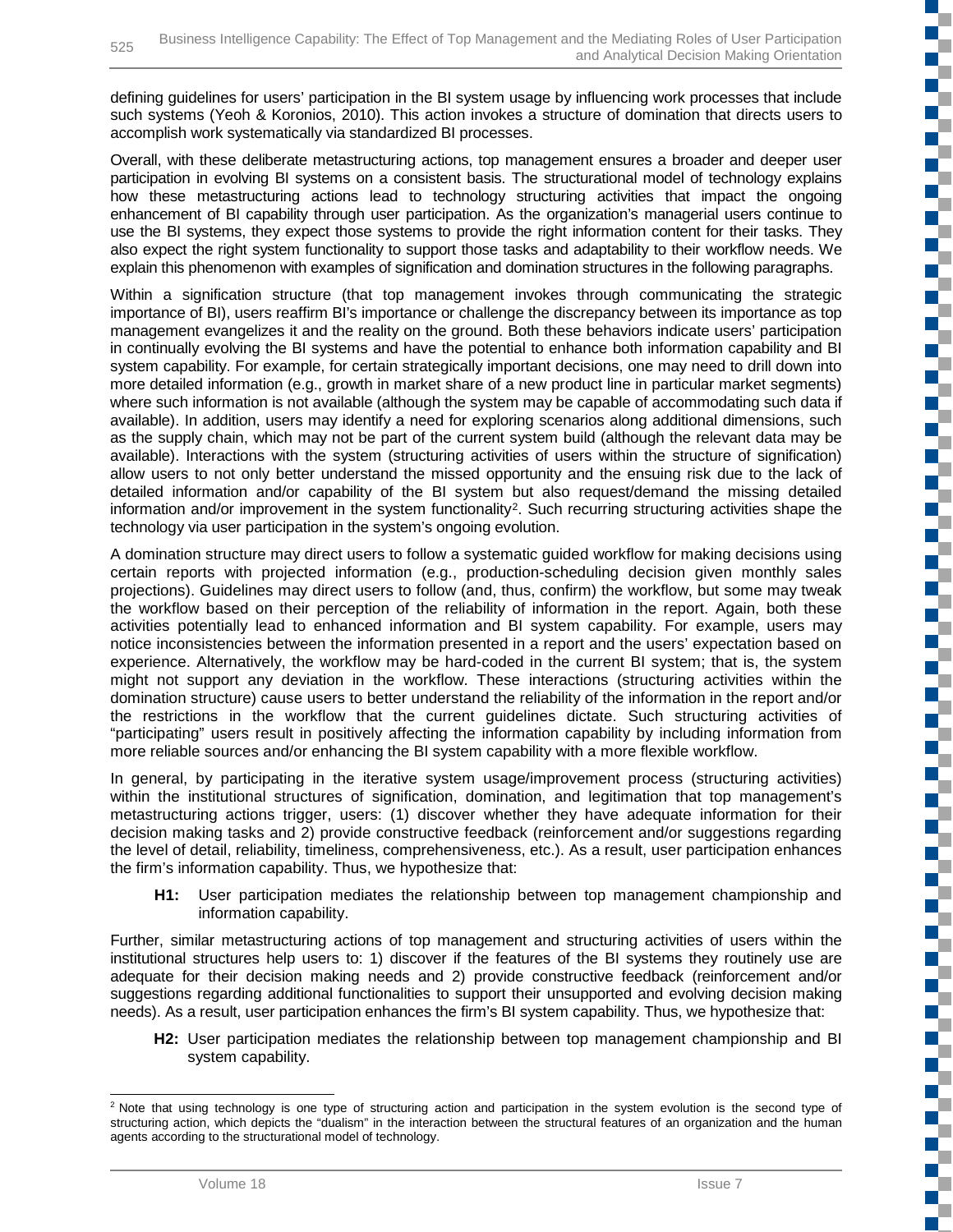į

j

E

j

**Contract of the Contract of the Contract of the Contract of the Contract of the Contract of the Contract of th** 

#### **2.4.3 Analytical Decision Making Orientation**

We define analytical decision making orientation as an organizational variable that denotes the extent to which a firm encourages decision makers to systematically use data and facts and analyze them for their decision making tasks (Davenport, Harris, & Morison, 2010; Kaufmann, Wagner, & Carter, 2016; Sjöberg, 2003). The analytical decision making concept originates from the rational choice theory (Becker, 1978), which claims that individuals make optimal choices between specific and clearly defined alternatives to maximize a utility function while making decisions. Although originally theorized at the individual or decision-task level, more recent research has conceptualized decision rationality as an organizational variable to denote "a set of activities whereby organizational actors collectively produce rational decisions" (Cabantous & Gond, 2011).

The observation that researchers conceived the decision analysis discipline as an applied, prescriptive discipline (Howard, 1988; Keeney, See, & von Winterfeldt, 2006) that promotes the analytical perspective in decision making among organizational actors (managers, consultants) supports this conceptualization. As firms adopt BI systems, data analysis and analytical modeling become embedded in their decision making processes, which researchers have referred to as "model-based rationality" (March, 2006, p. 202) that one must observe as an organizational phenomenon because multiple actors can routinely participate in business processes with built-in rationality. Organizational researchers have referred to technology artifacts that embed analytical models of decision making as "rationality carriers" (Cabantous & Gond, 2011). These rationality carriers have the potential to bring an organization to a higher state of analytical decision making orientation.

Although technology can act as a rationality carrier, it is insufficient for developing organizational capabilities by itself (Ulrich & Lake, 1991). Hence, organizational researchers have called for research on rationality persistence in organizations via its distribution between humans and technology artifacts (Latour, 2005). Fostering analytical decision making values in employees is one way to ensure rationality persistence (Sadler-Smith & Shefy, 2004). Decision makers need to undergo a systematic shift in their values to accept and embrace analytical decision making as a belief system. Our analytical decision making orientation construct represents the encouragement that employees at all levels of the organization perceive to make decisions based on information and evidence and to support ideas, opinions, proposals, and so on with facts and figures wherever possible. Advanced organizations in this direction show widespread respect for measurement and evaluation. In the context of BI, such organizations readily use and exploit technologies that infuse rationality in decision making; they routinely perform complex analyses on large data sets to solve difficult problems, and their routine business processes incorporate analytical processing.

#### **2.4.4 The Mediating Role of Analytical Decision Making Orientation**

The mechanism through which top management infuses analytical decision making orientation in an organization is subtler than the mechanism through which it influences user participation: it does so through promoting a rational perspective in decision making among all actors. The extent to which organizational actors embrace data and analysis in decision making is a function of their perception of the importance that top management affords to such things. Although top management uses the same metastructuring actions to infuse both analytical decision making orientation and user participation perspectives, the institutional structures they invoke under the two perspectives and the structuring activities of human actors within those structures differ.

Under the analytical decision making orientation perspective, domination structures do not involve "imposing" guidelines so much as they involve "empowering" the managerial decision makers to use analytical decision making processes to accomplish outcomes and "reassuring" them of organizational backing when they make decisions rationally (Orlikowski, 1992)<sup>3</sup>. Decision makers *reaffirm* the structure by using evidence-based decision making principles to the extent they are appropriate for the tasks at hand. Their continued structuring activities calibrate the balance along the rationality continuum in routine decision making situations, which results in their explicitly articulating the type of information and tools they need to improve the performance of business processes. Legitimation structures guide the extent to which individuals engage in analytical decision making by their accepting and, thus, upholding prevailing norms. Legitimation structures make it reasonable or appropriate for individuals to expect a certain level of

<span id="page-11-0"></span><sup>&</sup>lt;sup>3</sup> In Orlikowski's (1992, p. 405) interpretation, domination structures induce power into human interaction by providing organizational capabilities for humans to accomplish outcomes. Power is understood as "transformative capacity", the power of human action to transform the social and material world. We use this sense to interpret domination structures.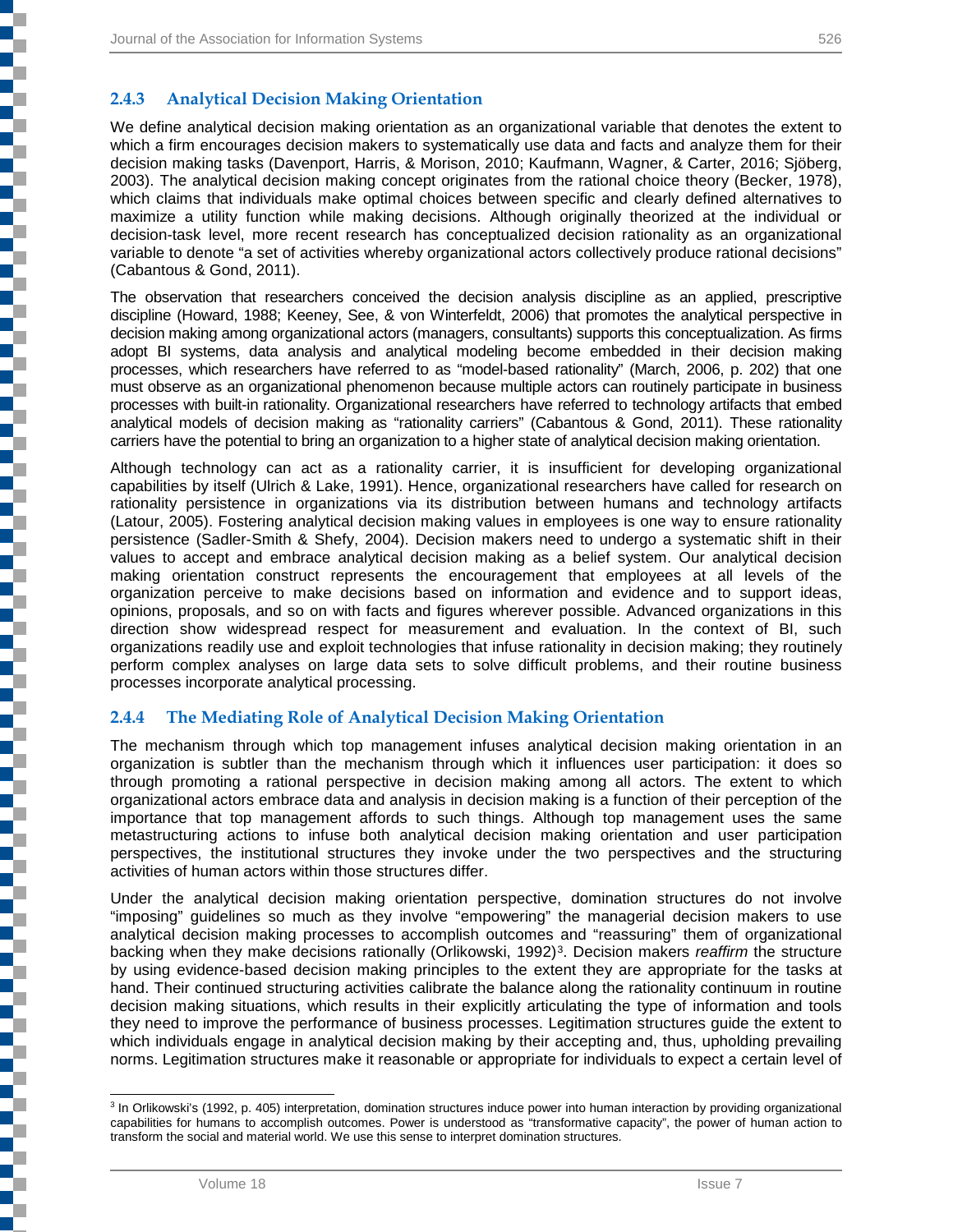information and systems support in their decision making tasks. This phenomenon works hand-in-hand with signification structures in that, individuals understand the implications and the positive consequences of making critical decisions based on facts and evidence. Signification structures serve as cognitive guides for decision makers to reinforce that the effectiveness of their decisions depends on accurate, timely, and comprehensive information. Thus, decision makers' structuring activities demand these characteristics in the information they use, which ultimately impacts the firm's information capability. These structuring activities also result in a demand for more sophisticated BI systems that can, for example, allow one to dig into different data dimensions, relax assumptions and expand the problem space, explore multifaceted scenarios through what-if analyses, build complex predictive models, and so on. As they are exposed to the same metastructuring actions and institutional structures, IT personal are also willing to entertain these challenging demands, which pushes the organization towards higher levels of information and BI system capabilities.

In general, by participating in an analytical decision making process within the institutional structures that top management's metastructuring actions trigger, users: 1) understand the implications of the quality of information and the characteristics of the BI systems on the outcome of their decision making tasks and 2) communicate and obtain the appropriate level of decision support needed for their tasks. As a result, analytical decision making orientation enhances a firm's information capability and BI system capability. Thus, we hypothesize that:

- **H3:** Analytical decision making orientation mediates the relationship between top management championship and information capability.
- **H4:** Analytical decision making orientation mediates the relationship between top management championship and BI system capability.

# **3 Research Methodology**

### **3.1 Operationalization of Constructs**

We developed a survey instrument based on appropriate measurements from previous available instruments and modified some existing scales to make them more suitable for the BI context. In addition, we created items for our specific constructs where we did not find appropriate matches. All constructs in the proposed model are based on reflective multi-item scales. We obtained responses on a Likert-type scale that ranged from strongly disagree (1) to strongly agree (5). We consulted a focus group of seven executives to validate the instrument. This panel provided feedback that led to minor changes for clarification. A pilot study conducted on the first batch of 59 survey responses showed the high reliability of the measurement instrument: the Cronbach's alphas (Nunnally, 1978) ranged from between 0.826 and 0.958. Table 2 presents the list of indicators used in the measurement model.

| <b>Construct</b>              | ID              | <b>Measures</b>                                                             |
|-------------------------------|-----------------|-----------------------------------------------------------------------------|
|                               | MC <sub>1</sub> | Top management considers that BI plays a strategically important role       |
| Top<br>management             | MC <sub>2</sub> | Top management sponsors BI initiatives                                      |
| championship                  | MC <sub>3</sub> | Top management demonstrates commitment to BI via policy/guidelines          |
| (MgmtCh)                      | MC4             | Top management hires and retains people with analytical skills              |
| UP1                           |                 | Users are committed to the success of BI systems                            |
| User                          | UP <sub>2</sub> | Users participate in the evaluation of BI systems                           |
| participation<br>(UsrPrt)     | UP3             | Users contribute to the ongoing improvement of BI systems                   |
|                               | UP4             | Users suggest/review periodic enhancements to BI systems                    |
| AO <sub>1</sub><br>Analytical |                 | Decision makers are encouraged to make informed, fact-based decisions       |
| decision                      | AO <sub>2</sub> | Decision makers are encouraged to look for data/information to support work |
| making<br>orientation         | AO <sub>3</sub> | Decision makers are encouraged to measure/evaluate evidence                 |
| (ADMOrn)                      | AO4             | Decision makers are encouraged to use quantitative/numeric analysis         |

#### **Table 2. Constructs and Measures**

Œ

H.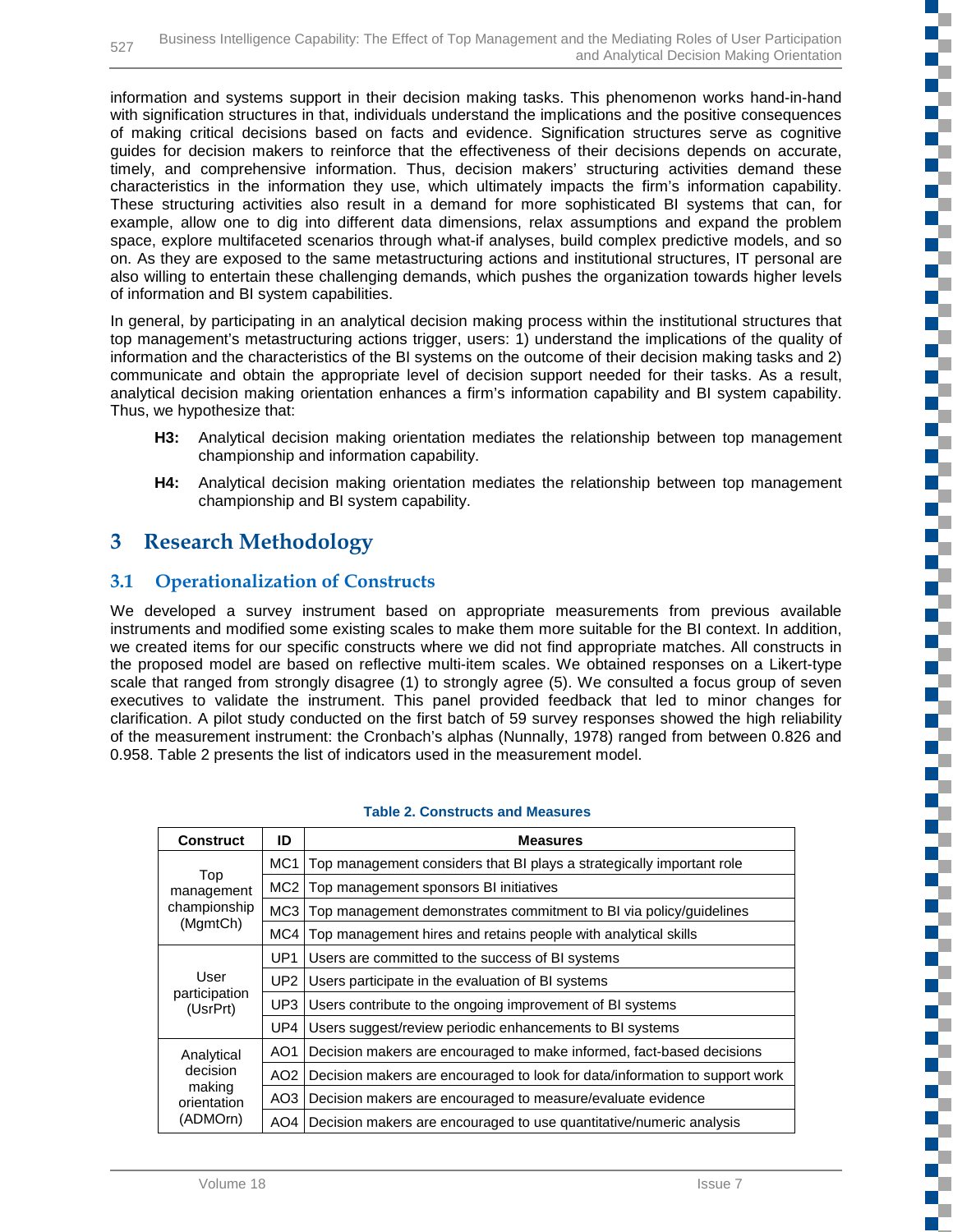Ę

|                        | IC <sub>1</sub> | Information provided by BI systems is comprehensive                   |  |  |  |
|------------------------|-----------------|-----------------------------------------------------------------------|--|--|--|
| Information            | IC <sub>2</sub> | Information provided by BI systems has an appropriate level of detail |  |  |  |
| capability<br>(InfCap) | IC <sub>3</sub> | Information provided by BI systems is reliable                        |  |  |  |
|                        | IC4             | Information provided by BI systems is timely                          |  |  |  |
|                        | BC <sub>1</sub> | BI systems support workflow                                           |  |  |  |
| BI system              |                 | BC2   BI systems allow exploration of alternative scenarios           |  |  |  |
| capability<br>(BISCap) |                 | BC3   BI systems are customizable                                     |  |  |  |
|                        | BC4             | BI systems have needed features/functionality                         |  |  |  |

#### **Table 2. Constructs and Measures**

For our two capability constructs, information capability (InfCap) and BI system capability (BISCap), we reviewed the literature on IT capability and BI capability (Bhatt & Grover, 2005; Işık et al., 2013; Kim et al., 2011; Mithas et al., 2011; Wang et al., 2012) for similar constructs. We conceptualized the items we used to measure InfCap from Mithas et al.'s (2011) information management capability construct, which come from the Baldrige criteria for performance excellence (see NIST, 2002). While Mithas et al. (2011) directly use the Baldrige data, we translated the criteria to scale items that reflect the characteristics of information important to our construct (i.e., comprehensiveness, appropriateness of the level of detail, reliability (accuracy and consistency), and timeliness).

The BISCap construct concerns the extent to which the BI systems allow users to leverage the available information to suit their decision making needs. These characteristics include support for workflow, the ability to explore alternative scenarios, customizability to suit the differing process needs, and the availability of features and functionalities. Since this conceptualization is relatively new, we developed the BISCap scale items using procedures that Hinkin (1998) outlines: we first generated an item pool and worded each item to accurately reflect its conceptual difference from InfCap by emphasizing the information systems and not the information itself. Subsequently, we had other researchers and practitioners scrutinize the items for InfCap and BISCap and reduced their number based on an independent ranking before we validated them with the focus group and pilot survey along with the other constructs.

The scale for top management championship (MgmtCh) comprised four items that measured the intensity of top management's championship of BI via a mixture of items that captured both attitudinal and behavioral aspects. We adapted two items about the strategic importance of BI and communication of policy, guidelines, and so on from similar items that Kulkarni, Ravindran, and Freeze (2007), Liang et al. (2007), and Chatterjee et al. (2002) used. We created the other two items that referred to human resources with analytical skills and sponsorship of BI initiatives specifically for the BI context and validated them along with the rest of the instrument.

We derived the four items we used to measure user participation (UsrPrt) from prior studies on the development of such items (Barki & Hartwick, 1994; McKeen & Guimaraes, 1997; McKeen et al., 1994). We selected items that applied to different systems across multiple organizations and modified them to measure the degree of user participation in the continuous evolution of BI systems beyond the initial development phase.

Our four-item analytical decision making orientation (ADMOrn) scale measured the extent to which the organizational decision making processes embedded the beliefs and values of rationality in decision making as perceived by the decision makers at all levels. Because this conceptualization is also relatively new, we developed the ADMOrn scale using similar procedures we used to develop the capability scales. We designed the scale items to reflect our conceptual definition by emphasizing "encouragement" and "respect" for the elements of analytical decision making. We also had other researchers and practitioners scrutinize these items before we validated them with the focus group and pilot survey.

We included three control variables that we believed could impact BI capability: the firm's industry, the firm's size measured based on its number of employees, and the country in which it mainly operates. None of the control variables had any bearing on our results; hence, we excluded them from our model.

### **3.2 Data Collection**

We administered the final global survey to groups of professionals who attended two-day intensive corporate executive seminars on BI strategy that targeted business leaders who make strategic and tactical decisions for their companies. One of the authors conducted these seminars in six countries: the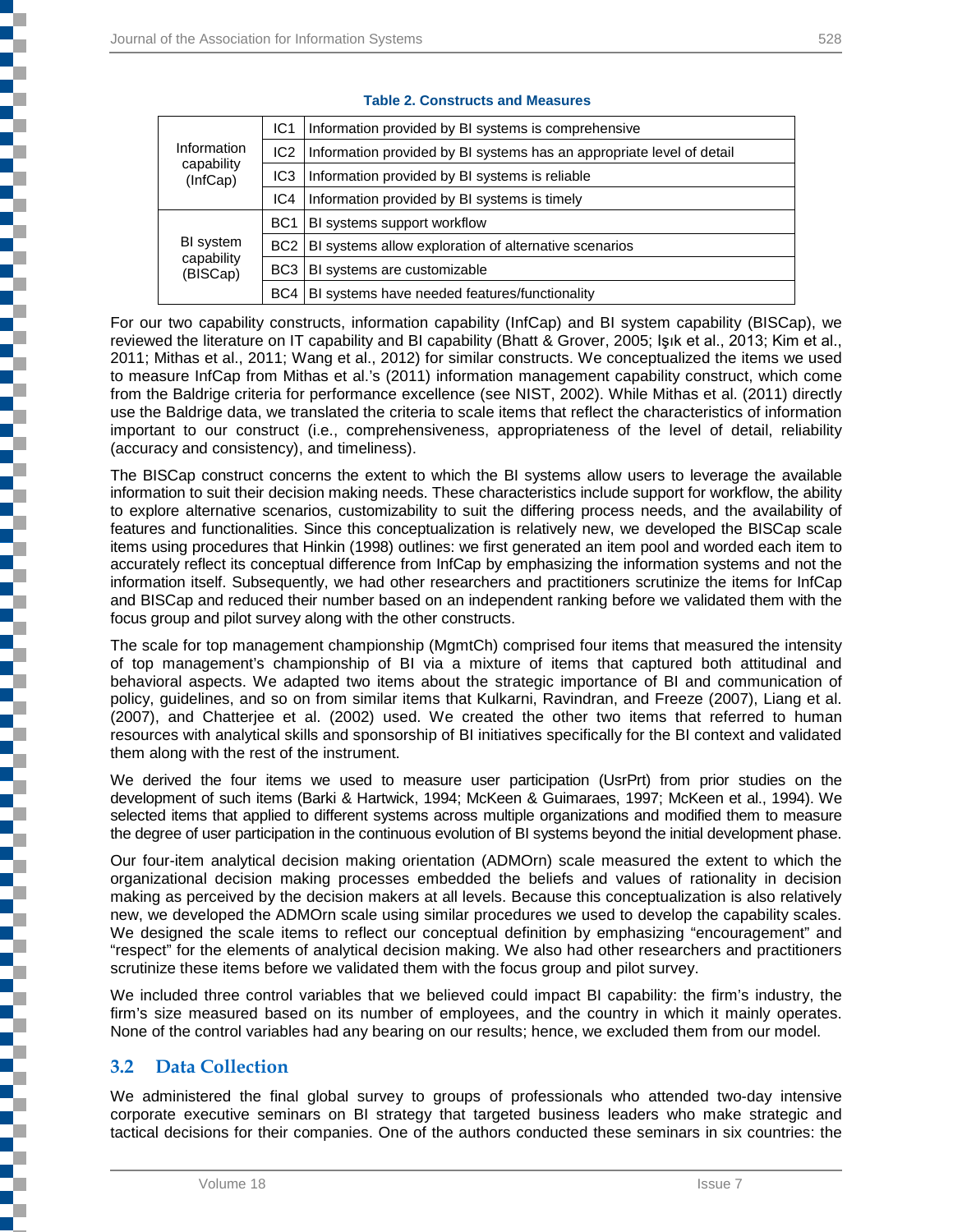United States, Mexico, Peru, Ecuador, India, and Vietnam. The respondents were experienced managers who were either directly responsible for BI initiatives or part of advisory teams with knowledge of BI systems in their respective companies. Barring a few exceptions, all respondents belonged to different companies and, hence, represented separate organizations. Out of the 520 collected surveys, 486 were fully completed. Table 3 lists the respondents' firms' industry type and number of employees.

| <b>Industry Type</b>        |              | <b>Company Size</b>        |              |  |  |
|-----------------------------|--------------|----------------------------|--------------|--|--|
| <b>Industry</b>             | <b>Share</b> | <b>Number of employees</b> | <b>Share</b> |  |  |
| Banking, insurance, finance | 24.7%        | 1-99                       | 17.9%        |  |  |
| Service                     | 12.3%        | $100 - 499$                | 22.6%        |  |  |
| Information technology      | 11.4%        | $500 - 999$                | 16.7%        |  |  |
| Manufacturing               | $9.0\%$      | 1000 or more               | 42.8%        |  |  |
| Government                  | 6.9%         |                            |              |  |  |
| Healthcare                  | 5.2%         |                            |              |  |  |
| Energy                      | 4.9%         |                            |              |  |  |
| Telecommunications          | 3.7%         |                            |              |  |  |
| Mining and related          | 1.9%         |                            |              |  |  |
| Travel and tourism          | 1.7%         |                            |              |  |  |
| Agriculture and food        | 0.9%         |                            |              |  |  |
| Other                       | 17.4%        |                            |              |  |  |

#### **Table 3. Industry Type and Company Size**

## **4 Data Analysis and Results**

#### **4.1 Measurement Model**

We first examine the reliability and validity measures for the model constructs. Table 4 presents the descriptive statistics of the indicators and the reliability and discriminant validity measures of the constructs. The results show that all the constructs had Cronbach's alphas well above the 0.70 cutoff point (Nunnally 1978) and composite factor reliability values that exceeded the recommended 0.70 threshold (Segars, 1997). The AVE values for the constructs also exceeded the 0.50 threshold (Segars, 1997), which indicates that the constructs captured a relatively high level of variance (Fornell & Larcker, 1981). As such, we can conclude that the instrument had a high level of instrument reliability.

| <b>Construct</b>                                            | ID                               | <b>Mean</b> | <b>Standard</b><br>deviation | Cronbach's<br>alpha | <b>Composite</b><br>reliability | Average<br>variance<br>extracted | <b>Standardized</b><br>factor<br>loadings |
|-------------------------------------------------------------|----------------------------------|-------------|------------------------------|---------------------|---------------------------------|----------------------------------|-------------------------------------------|
|                                                             | MC <sub>1</sub>                  | 3.67        | 1.095                        |                     |                                 |                                  | 0.84                                      |
| Top<br>management                                           | MC <sub>2</sub>                  | 3.46        | 1.144                        |                     |                                 |                                  | 0.92                                      |
| championship                                                | MC <sub>3</sub>                  | 3.42        | 1.079                        | 0.9258              | 0.9477                          | 0.8193                           | 0.95                                      |
| (MgmtCh)                                                    | MC4                              | 3.36        | 1.146                        |                     |                                 |                                  | 0.79                                      |
|                                                             | UP <sub>1</sub><br>3.11<br>1.004 |             |                              | 0.77                |                                 |                                  |                                           |
| User                                                        | UP <sub>2</sub>                  | 2.97        | 1.052                        | 0.9046              | 0.9330                          | 0.7769                           | 0.86                                      |
| participation<br>(UsrPrt)                                   | UP <sub>3</sub>                  | 3.01        | 1.063                        |                     |                                 |                                  | 0.91                                      |
|                                                             | UP4                              | 2.99        | 1.077                        |                     |                                 |                                  | 0.82                                      |
| Analytical<br>decision<br>making<br>orientation<br>(ADMOrn) | AO <sub>1</sub>                  | 3.68        | 1.003                        |                     |                                 |                                  | 0.84                                      |
|                                                             | AO <sub>2</sub>                  | 3.81        | 0.936                        |                     |                                 |                                  | 0.92                                      |
|                                                             | AO <sub>3</sub>                  | 3.58        | 0.985                        | 0.8681              | 0.9099                          | 0.7163                           | 0.95                                      |
|                                                             | AO <sub>4</sub>                  | 3.61        | 0.990                        |                     |                                 |                                  | 0.79                                      |

|  | <b>Table 4. Reliability and Validity Measures</b> |  |  |  |
|--|---------------------------------------------------|--|--|--|
|--|---------------------------------------------------|--|--|--|

**ISBN** 

T г Œ

c ď, g.

г

ď,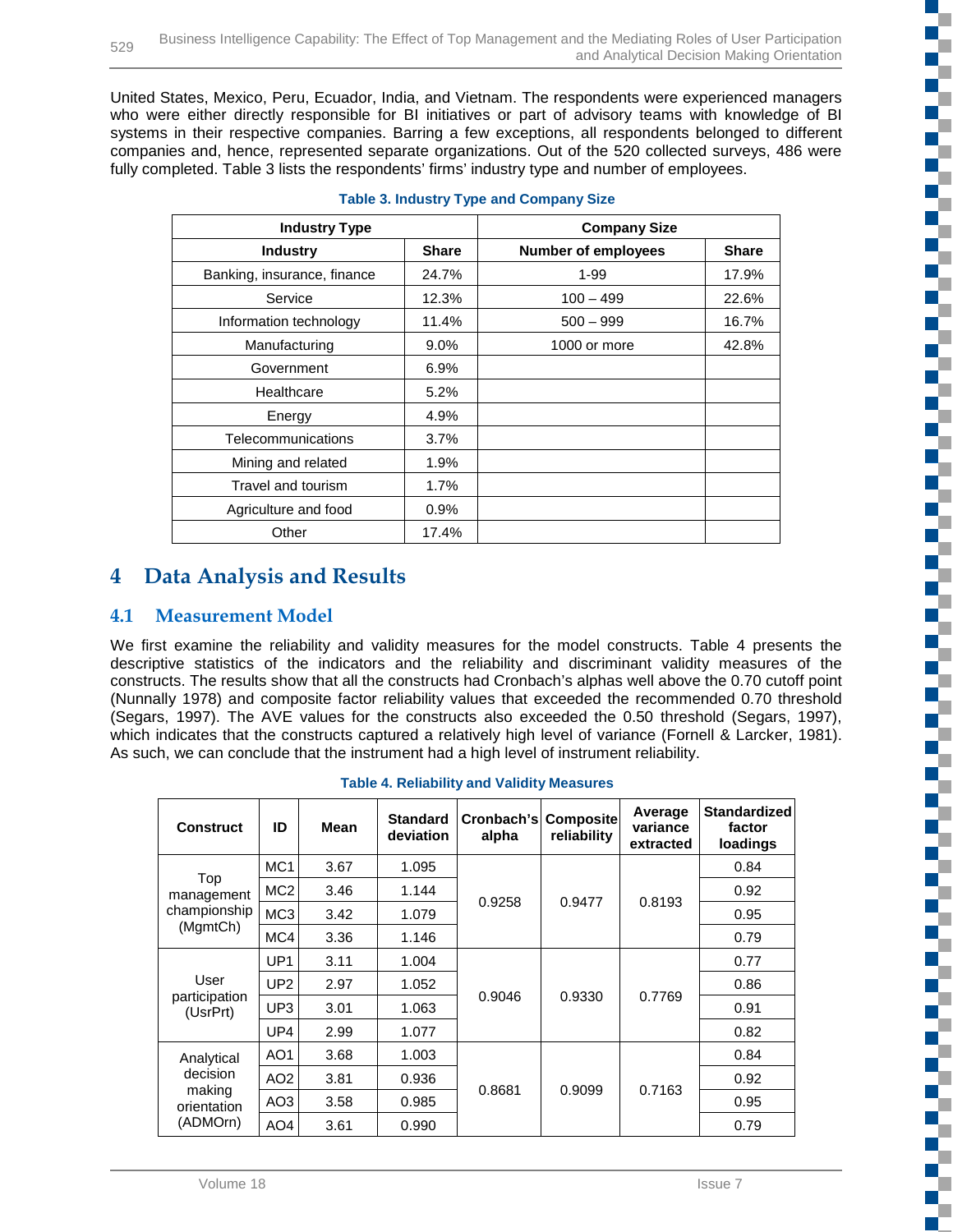j

| Information<br>capability<br>(InfCap) | IC <sub>1</sub> | 3.33 | 1.002 |        |        | 0.6792 | 0.78 |
|---------------------------------------|-----------------|------|-------|--------|--------|--------|------|
|                                       | IC <sub>2</sub> | 3.23 | 1.000 |        | 0.8944 |        | 0.78 |
|                                       | IC <sub>3</sub> | 3.50 | 0.982 | 0.8426 |        |        | 0.76 |
|                                       | IC4             | 3.46 | 1.067 |        |        |        | 0.71 |
| BI system<br>capability<br>(BISCap)   | BC <sub>1</sub> | 3.27 | 1.063 | 0.8764 | 0.9154 | 0.7305 | 0.71 |
|                                       | BC <sub>2</sub> | 2.91 | 1.088 |        |        |        | 0.80 |
|                                       | BC <sub>3</sub> | 2.97 | 1.114 |        |        |        | 0.84 |
|                                       | BC4             | 2.94 | 1.056 |        |        |        | 0.87 |

#### **Table 4. Reliability and Validity Measures**

We performed a confirmatory factor analysis to establish the convergent and discriminant validity by estimating the measurement model using the Mplus software (version 7.3.1) developed by Muthén and Muthén (2003). Table 4 also presents the standardized factor loadings of the indicators on their latent factors. All factor loadings were well above the recommended threshold; hence, each item showed convergence to its proper latent factor. The t-values for the factor loadings indicated statistical significance (at p values = 0.000). The  $R^2$  values for the indicators were also high (ranging from 0.50 to 0.89), which supports the assertion that the indicators were good measures of the construct (Bollen, 1989).

We assessed discriminant validity by testing whether each latent variable shared more variance with its own measurement items than with the other constructs (Fornell & Larcker, 1981). Table 5 confirms that each construct's correlation values with other constructs were less than the square root of AVE for that construct, which provides more evidence of the discriminant validity of the constructs.

|               | MgmtCh | UsrPrt | <b>ADMOrn</b> | InfCap | <b>BISCap</b> |
|---------------|--------|--------|---------------|--------|---------------|
| MgmtCh        | 0.905  | 0.488  | 0.690         | 0.406  | 0.446         |
| UsrPrt        |        | 0.881  | 0.478         | 0.371  | 0.471         |
| <b>ADMOrn</b> |        |        | 0.846         | 0.465  | 0.450         |
| <b>InfCap</b> |        |        |               | 0.824  | 0.590         |
| <b>BISCap</b> |        |        |               |        | 0.855         |

#### **Table 5. Correlations between Latent Variables and Square Roots of Average Variance Extracted**

Furthermore, we estimated the model using the mean-adjusted maximum likelihood (MLM) estimator in Mplus, which adjusts the estimation result for any non-normality in data. We evaluated the model using multiple goodness of fit criteria. The  $\chi^2$  statistics for the model ( $\chi^2$  = 366.16, df = 160, p = 0.000) rejected the null hypothesis. However, since the model  $\chi^2$  statistic is highly sensitive to sample size, the significance of the χ<sup>2</sup> test is not a sufficient reason by itself to reject a model (Wang & Wang, 2012, p. 45). Both the comparative fit index (CFI =  $0.962$ ) and Tucker-Lewis index (TLI =  $0.955$ ) were greater than 0.90, which indicates a good fit. The estimated value of the root mean square error of approximation (RMSEA = 0.051) was in the range of good fit (0.05–0.08). The upper limit of its 90 percent CI (0.045, 0.058) was well below the boundary (i.e.,  $<$  0.08), and the fit test (P = 0.352; i.e., probability RMSEA  $<=$  0.05) showed a close fit. Moreover, the standardized root mean square residual (SRMR =  $0.044$ ) was less than  $0.08$ , which is another indication of a good fit. Hence, overall we conclude the model fit was good.

Finally, because we collected the data for all model variables with the same instrument, we examined the potential for common method bias in our data using two approaches that Podsakoff, MacKenzie, Lee, and Podsakoff (2003) prescribe. First, we used a common method construct approach that compares the estimated structural model path coefficients with and without the common method construct. We found no significant differences, which suggests common method bias was not an issue in our data. Second, we performed Harman's single-factor test, which revealed the presence of distinct factors in the unrotated factor solution. Although these results do not completely rule out the possibility of common method variance, they suggest that common method variance does not likely explain the reported effects (Andersson & Bateman, 1997).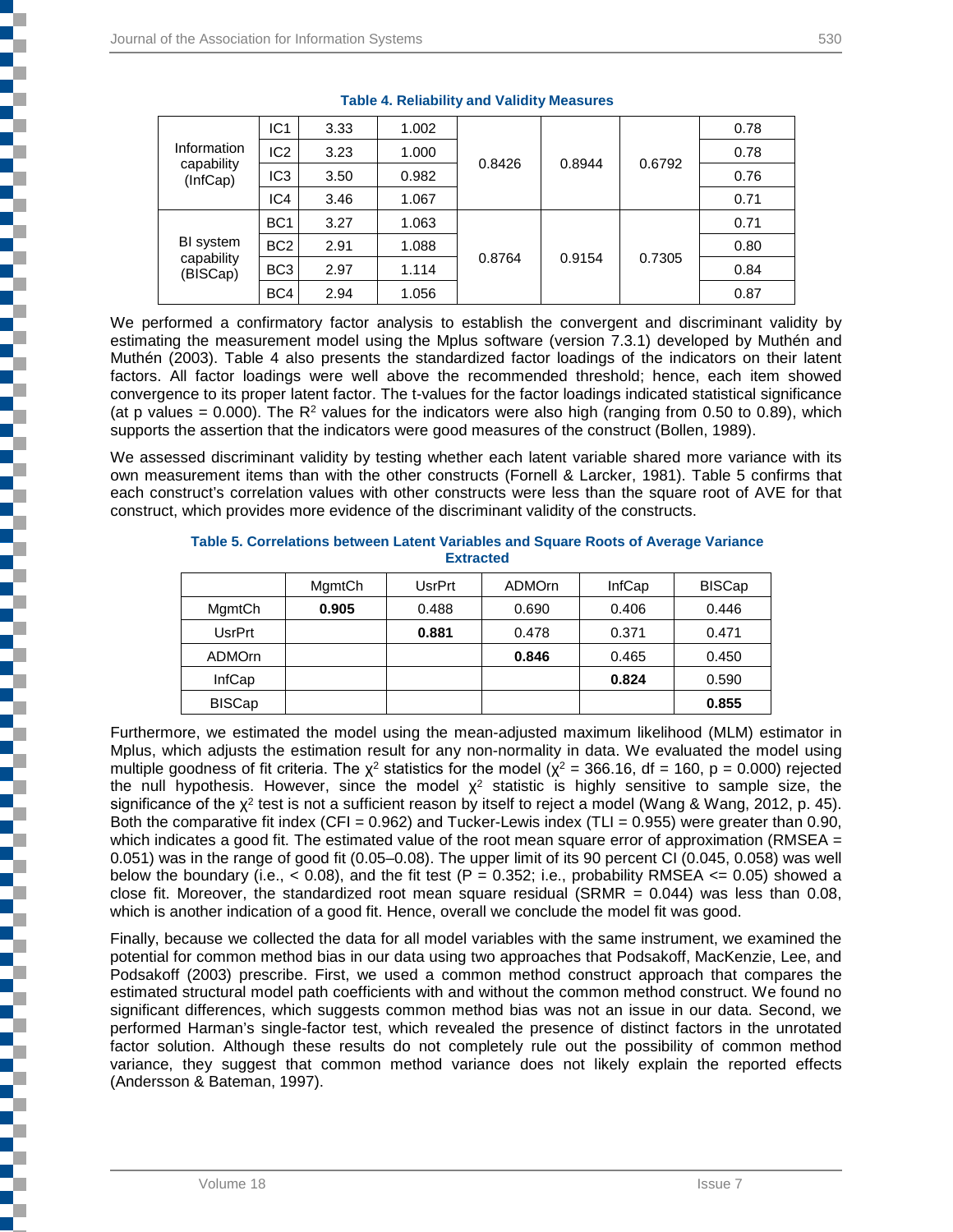### **4.2 Structural Model: Multiple Mediator Analysis**

Having established the validity of the measurement model, we then evaluated the structural model using Mplus (Muthén & Muthén, 2003). We analyzed the mediating roles of UsrPrt and ADMOrn on the two BI capability variables, InfCap and BISCap, respectively. Our structural model included two variables that simultaneously mediated the effect of MgmtCh on the two capability variables; as such, we needed to estimate the *specific indirect effect* of each mediator conditional on the presence of the other mediator. Including multiple putative mediators in one structural model also reduces the likelihood of parameter bias due to omitted variables. Given the presence of multiple mediators, collinearity between UsrPrt and ADMOrn plays a role (in much the same way as in ordinary multiple regression). One can reasonably expect the mediators to be correlated by virtue of their mutual reliance on the independent variable, MgmtCh, which is likely to attenuate the mediators' effects on the capability variables. In our structural model, we allowed the residual covariance between UsrPrt and ADMOrn to be freely estimated in order to obtain an accurate estimation of the specific indirect effects.

As Preacher and Hayes (2008) prescribe for multiple mediator models and Zhao, Lynch, and Chen (2010) elaborate on, we adopted the following procedure to test the hypotheses regarding each mediator on each dependent variable:

First (step 1), we investigated the specific indirect effect associated with each mediator, UsrPrt and ADMOrn. With this step, we could determine to what extent each mediator mediated the effect of MgmtCh on the capability variables conditional on the presence of the other mediator.

Second (step 2), we investigated the direct effect of MgmtCh on each capability variable in the presence of the two mediators. With this step, we could determine the type of mediation (complementary, competitive, or indirect-only mediation (Zhao et al., 2010) if detected in Step 1)).

Note that, in the case of multiple mediators, a significant total indirect effect is not a prerequisite for investigating specific indirect effects. It is entirely possible to find specific indirect effects to be significant in the absence of a significant total indirect effect. Also, note that a significant zero-order effect of the independent variable on the dependent variables, popularized by Baron and Kenny (1986) as an "effect to be mediated", is not a prerequisite for investigating specific indirect effects (Zhao et al., 2010).

Mplus (Muthén & Muthén, 2003) is one of the few software packages with the capability to estimate specific indirect effects of multiple mediators<sup>4</sup>. Moreover, Mplus allows bootstrapping for estimating the standard errors of specific and total indirect effects in multiple mediator models along with the bootstrap confidence interval (CI) for each mediator for the 90, 95, and 99 percentiles. In addition, to account for the asymmetrical nature of the percentile bootstrap CIs, Mplus allows bias-corrected bootstrapped CIs, which simulation studies have reported to be superior (Briggs, 2006; Williams & MacKinnon, 2008). We adapted the Mplus syntax that Preacher and Hayes (2008, p. 889) provide to our model variables for estimating the specific indirect effects using bias-corrected bootstrapping with 5,000 resamplings of our data.

Table 6 shows the results of our structural model. As the results of step 1 show, all of the estimates of specific indirect effects were positive and significant and well within their bias-corrected bootstrapped 95% CIs. Hence, we conclude that both UsrPrt ( $\beta = 0.07^*$ ) and ADMOrn ( $\beta = 0.178^{***}$ ) mediated the MgmtCh→InfCap path. These results support Hypotheses 1 and 2. Similarly, both UsrPrt ( $\beta = 0.118***$ ) and ADMOrn ( $\beta = 0.107**$ ) also mediated the MgmtCh→BISCap path. These results support Hypotheses 3 and 4.

The results of step 2 show that the direct influence of MgmtCh on InfCap in the presence of the mediators was not significant (β = 0.093 ns). We followed the decision-tree algorithm that Zhao et al. (2010, p. 201) prescribe to further classify the type of each indirect effect identified in step 1 in the MgmtCh→InfCap path. Accordingly, the type of mediation that both UsrPrt and ADMOrn exhibited on the effect of MgmtCh on InfCap was "indirect-only" or full mediation. On the other hand, the step 2 results show the direct influence of MgmtCh on BISCap was positive and significant ( $\beta$  = 137<sup>\*</sup>) in the presence of the mediators. Hence, the type of mediation that UsrPrt and ADMOrn exhibited on the effect of MgmtCh on BISCap was "complementary" or partial mediation. Both these results are consistent with the hypothesized theoretical framework. While the two mediators fully mediated the MgmtCH→InfCap path, the MgmtCh→BISCap n T

n T г E.

a pr Ē.

₹ a pr m.

Œ E.

a. c ď. ال<br>مال

C ٣Ē,

ď,

**TT** 

 $\mathbb{R}^n$  $\mathbb{R}^{\mathbb{Z}}$ 

H. C, n T

<span id="page-16-0"></span> <sup>4</sup> As far as we know, Mplus is one of the few software programs with this capability. Other software (e.g., AMOS's bootstrapping function for the mediation test) only reports the total indirect effect of all the mediators together. SPSS and SAS can estimate specific indirect effects with the help of specially written macros, but these macros can only use directly observed variables and not latent variables as in our case.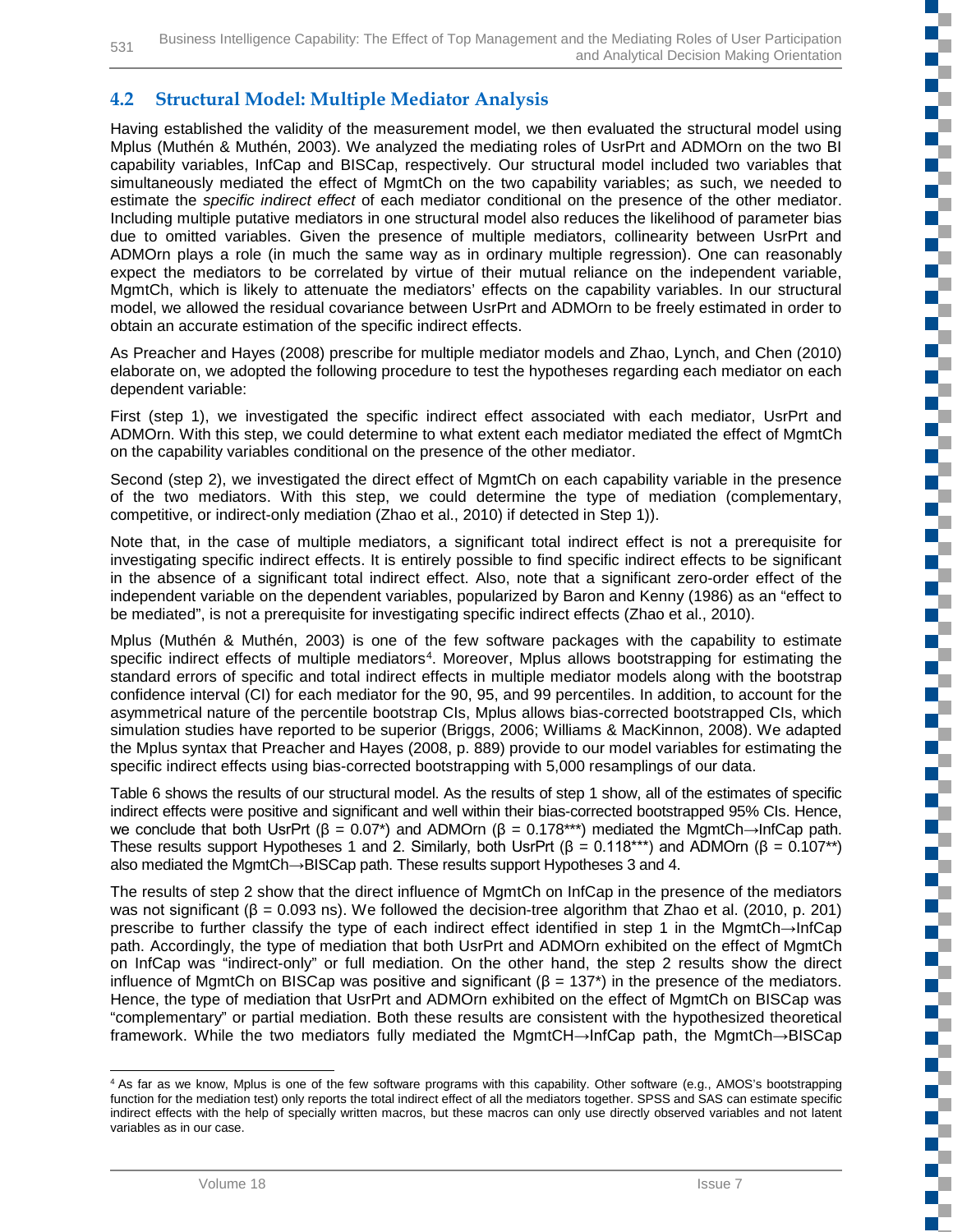|                                                                                                 |                                |               | MgmtCh→InfCap path           |       |       |                              | MgmtCh→BISCap path |       |
|-------------------------------------------------------------------------------------------------|--------------------------------|---------------|------------------------------|-------|-------|------------------------------|--------------------|-------|
|                                                                                                 |                                | Point         | <b>Bias-corrected 95% CI</b> |       | Point | <b>Bias-corrected 95% CI</b> |                    |       |
|                                                                                                 |                                |               | estimate                     | Lower | Upper | estimate                     | Lower              | Upper |
|                                                                                                 | <b>Specific</b>                | UsrPrt        | $0.070*$                     | 0.017 | 0.131 | $0.118***$                   | 0.068              | 0.177 |
| Step 1                                                                                          | indirect<br>effect of:         | <b>ADMOrn</b> | $0.178***$                   | 0.086 | 0.290 | $0.107**$                    | 0.026              | 0.194 |
|                                                                                                 | <b>BISCap</b><br><b>InfCap</b> |               |                              |       |       |                              |                    |       |
| <b>Direct</b><br>Step 2<br>MgmtCh<br>$0.137*$<br>$0.093$ ns<br>effect of:                       |                                |               |                              |       |       |                              |                    |       |
| Note: $n = 486$ ; $ns = non-significant$ ; $* = p < 0.05$ ; $** = p < 0.01$ ; $*** = p < 0.001$ |                                |               |                              |       |       |                              |                    |       |

|  |  | Table 6. Results of the Multiple Mediator Structural Model for Specific Indirect Effects |
|--|--|------------------------------------------------------------------------------------------|
|  |  |                                                                                          |

### **5 Discussion**

٦

Ş

i<br>I

Our findings reveal important insights about the organizational phenomena associated with building BI capabilities. Prior research has primarily focused on the IT capability-firm performance link. As that research has matured and firms have recognized the importance of building IT-related capabilities, we now need to focus our research efforts in a different direction; that is, on how to build such capabilities. Our results open a new door for future researchers to look at the antecedents of technology-related capabilities. We theorized and found how top management championship for BI acts through two different constructs, user participation and analytical decision making orientation to develop BI capability, a special type of technology capability. We discuss the theoretical implications in the paragraphs below (see Figure 2 for summary). Subsequently, we discuss our study's implications for practice, the limitations of our work, and possible avenues for future research.



#### **Figure 2. Theoretical Implications**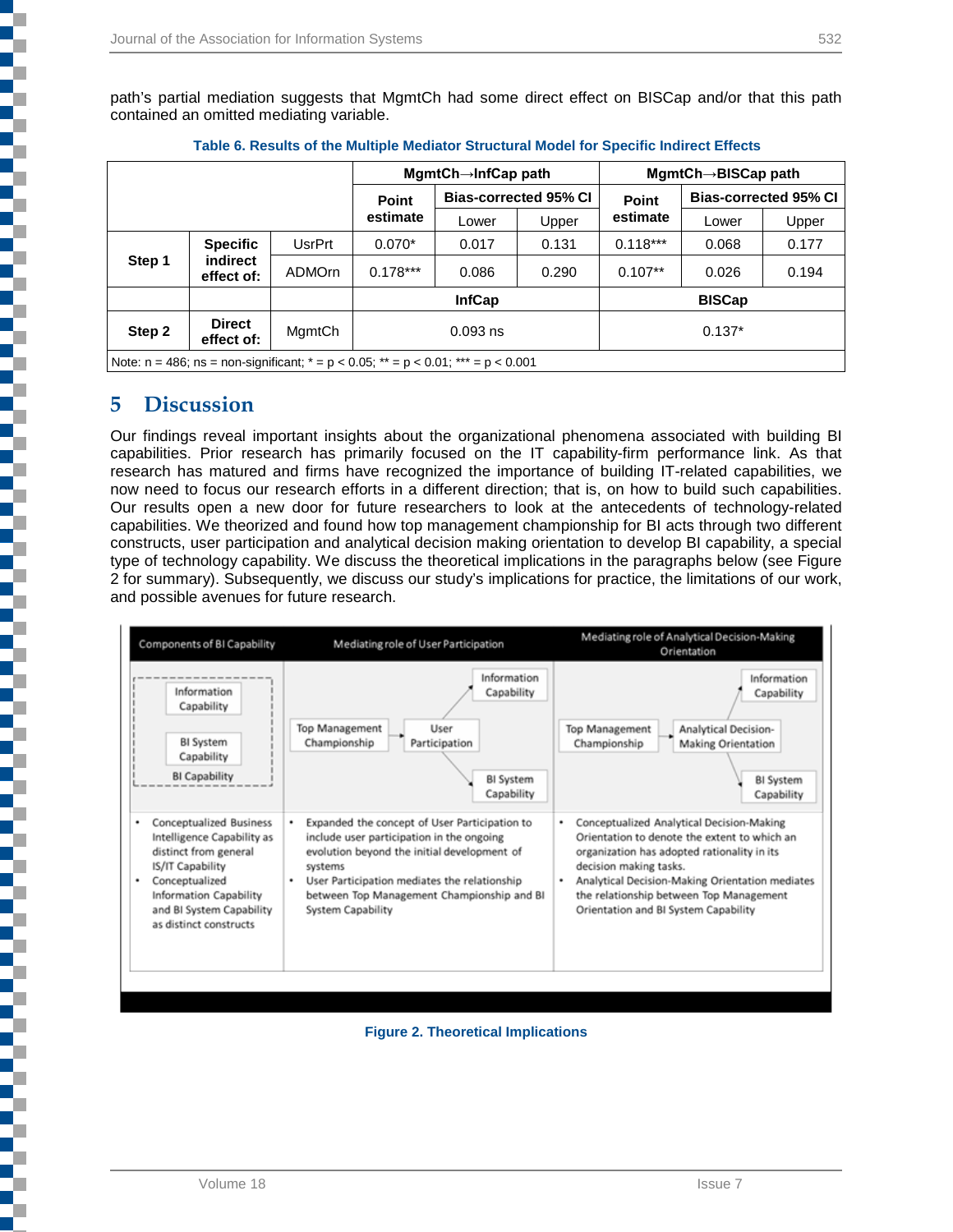### **5.1 Implications for Theory**

### **5.1.1 Conceptualization of BI Capability**

We argue that BI capability differs from other general IT/IS-related capabilities and, drawing on the structurational model of technology, theorize the organizational conditions that stimulate its creation. We believe our work is an early attempt to distinguish the organizational capability attributed to a specific type of systems, BI systems (as opposed to general information systems), which, mainly due to their managerial use in higher-level decision making, play a significant role in a firm's performance and competitive standing (Işık et al., 2013; Popovič et al., 2014). We conceptualize BI capability as having two distinct components: information capability and BI system capability (Figure 2, column 1). While our results indicate that organizations need similar conditions for building and enhancing the two capabilities, the theoretical conceptualization has important implications for studying the phenomenon in detail. Higher capability of one kind or another (information or systems) may have different impacts on business performance in various contexts. For example, researchers may theorize that variability in firm characteristics, such as customer focus versus internal focus, industry sector type (data-rich versus datapoor), predominant decision type (operational versus strategic), and time-sensitivity of important decisions (real-time versus deliberate), may account for the variability in information and/or BI system capability. Our conceptualization also makes it possible to study how the two types of BI capabilities impact firm performance in such different contexts.

#### **5.1.2 Enhanced Conceptualization of User Participation**

Our research is among the first to conceptualize user participation in the context of contemporary information systems that do not necessarily follow the traditional design-code-test-implement process. We expand the meaning of this construct to denote users' involvement in the configure-customize-improve process that is characterized by evaluation and constructive feedback. Our study treats user participation as an attribute of an organization and provides a fresh conceptualization of this construct.

#### **5.1.3 Conceptualization of Analytical Decision Making Orientation**

Our research is also one of the first to explore analytical decision making as an organizational phenomenon that impacts BI capability. Prior research has studied the concept of rationality in decision making and advanced it from the individual to organizational level where technology innovations facilitate embedding rationality in organization-wide decision processes. We point out that the persistence of rationality in organizations is possible when it is carefully distributed between humans and technology. Recognizing that this balance involves changing values and belief systems across an organization, we introduced and operationalized a new construct (namely, analytical decision making orientation) as an attribute of an organization.

#### **5.1.4 Mediating Roles of User Participation and Analytical Decision Making Orientation**

Our findings contribute to a renewed understanding of the complex relationships between the role of top management and BI capability. With the enriched conceptualization of user participation and analytical decision making orientation, we identify the important mediating roles these variables play in influencing the development of BI capability. One may deem these observations one of the most important findings in the domain of BI capability research at the organizational level of analysis.

No prior research has posited the role of user participation in BI capability's development and the mechanism through which it takes effect. We hypothesized and found that an organization's management influences, through various metastructuring actions, how the organization builds BI capability by engaging the workforce (Figure 2, column 2). Previous research has mainly studied the relationship between top management support and IS success in the context of a particular information system in a single organization and/or has not included user participation in the mix of organizational variables. Alternatively, the research that has included user participation has studied its influence only during a system's initial development phase. We found that, in the context of BI systems, given the type of its user, the voluntary nature of its use, and the flexibility with which it is put to use, user participation plays an important mediating role. Our results show that an involved user base influences information capability and the BI system capability via structuring activities. This finding is likely to have a profound influence on the way researchers model user participation and test its relationships with dependent variables. For example, researchers can not only study if user participation, as defined here, leads to improved BI capabilities but also study its impact on the performance of affected business processes.

n T

D, C ď,

۳ ç.

ş

 $\mathbb{R}^{\mathbb{Z}}$ 

▆▔ п.

ź

Ş

į

ď,

r.

c Ŧ,

ź

E. O.

a. c FĒ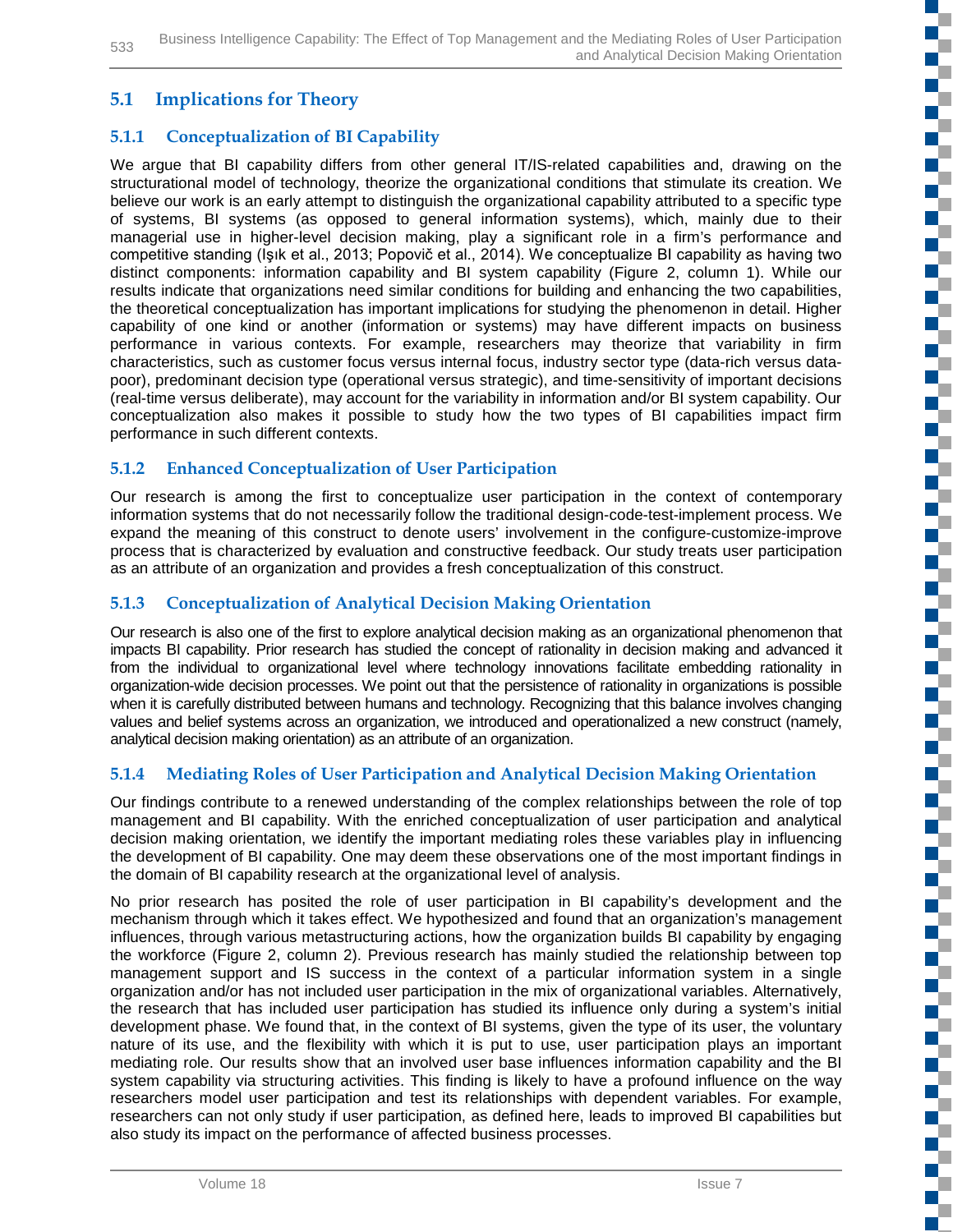We also found that an organization's top management that views BI as a strategic investment foments an analytically disposed environment that encourages informed decision making mainly based on evidence, which, in turn, is a precursor to building BI capability (Figure 2, column 3). Prior research has looked at the persistence of rationality in decision making as an organizational phenomenon (Cabantous & Gond, 2011; Latour, 2005; March, 2006) but has not explicitly studied it in the context of management championship or BI capability. We found that top management's metastructuring actions, which encourage behavioral norms such as looking for data and information that support analytical decision making whenever possible, having a mindset that respects evaluating decisions by measuring outcomes, and incorporating analytics systematically into business processes, actually create the conditions for rational decision making to thrive, which, in turn, influences both information capability and BI system capability. This finding opens up opportunities for studying how top management can employ an organic approach to building a long-term, value-based shift towards instituting a fact-based decision making culture if it wants to increase an organization's BI capability.

Overall, our results show that top management championship influences BI capability. While the two mediating variables fully mediated top management championship's relationship with information capability, it only partially mediated its relationship with BI system capability. One may explain the former result with the general observation that top management does not usually directly attempt to improve information content and quality; it usually does so indirectly by encouraging users and elevating the importance of information resources across the organization. On the other hand, the partial mediation of the path to BI system capability indicates that top management does have some direct influence on how an organization builds BI system capability. The partial mediation finding also opens up research opportunities for theorizing and discovering an unknown omitted variable in this path.

### **5.2 Implications for Practice**

į

Managers should be aware that BI capability has two distinct components and that they need separate attention. Moreover, managers must recognize that the ways and means to improve the two capabilities differ. An organization needs to possess a repository of accurate, dependable, and consistent information that is available at the appropriate level of detail across all its units. Myriad BI systems with the functionality to support the cognitive process of the various types of managerial decision makers can leverage this information.

Top management should recognize that it can influence how an organization builds BI capability. While it cannot directly build technically advanced information repositories and BI systems, our findings show it can influence the creation of such capability by paving the path for it in two ways: 1) by encouraging users to be engaged as meaningful contributors in advancing technology that supports their decision making tasks and 2) inspiring evidence-based decision making.

First, top management should create a climate in which the right kinds of users—that is, those who will take the necessary steps—succeed. Having decided that BI should play an important role in its business, top management can plant the seeds of a value system that encourages and respects analytical decision making throughout the organization. Explicitly, top management can do so by sponsoring BI projects, investing in analytical expertise at various levels, rewarding exemplars, and communicating with the actors at all company levels the importance of BI's role. Through these explicit and visible actions, top management can create the right conditions for analytical decision making to flourish.

Second, top management can also create an "involved" user base—a managerial workforce that is not just a passive user of the BI systems but one that actively participates in continually improving the systems they routinely use via submitting feedback and suggestions, critically evaluating the functionalities, asking for enhancements, trying out new features, and, in general, being responsible for their success. Top management can create such a user base by directing business units to create work processes that include formal and informal user participation. Moreover, it can facilitate conformance by appointing champions in key leadership positions and restructuring strategic teams to include cross-functional representations.

### **5.3 Limitations and Future Research**

To assess our study's contributions to theory and practice, we examine its limitations, which also open opportunities for future research. Our survey participants were senior executives that their companies sponsored to attend a relatively expensive multi-day BI-strategy seminar. It is possible that companies that choose to invest in their leadership in this manner have a higher predisposition to BI in general, which can indirectly lead to selection bias and skew the results. Future research should validate our findings with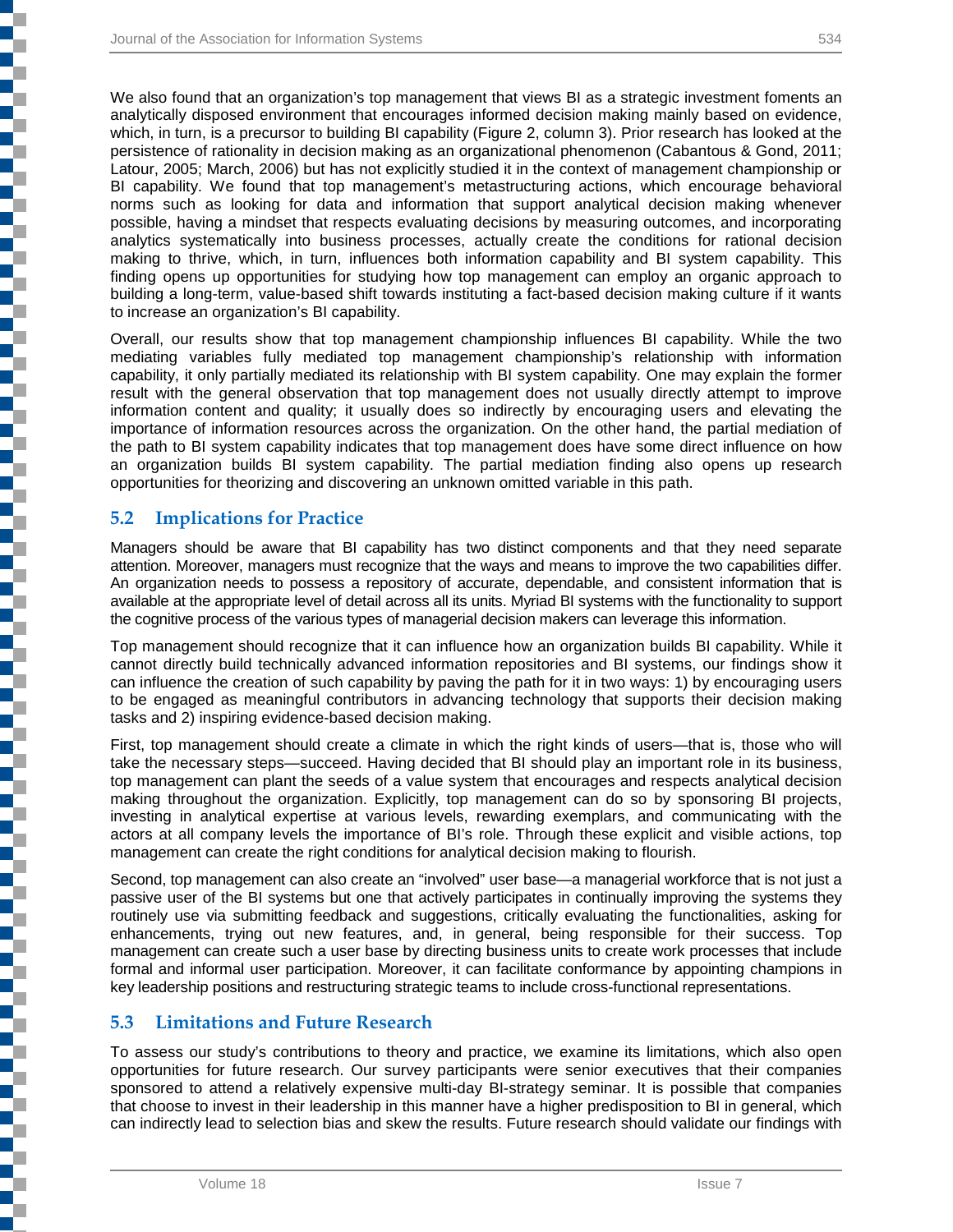a more controlled sample. Our research model did not account for the maturity of BI practice in the companies. The managerial and technological learning associated with the experience with BI practices may affect the results. Future research may investigate the validity of our research model across early and late adopters of BI technologies.

Further, while we theorize user participation and analytical decision making orientation as mediators of top management championship in developing BI capability, certain organizational conditions (e.g., worker empowerment; team orientation, orientation toward creating change; and the firm's strategic direction, goals, objectives, and espoused culture) (Srite & Karahanna, 2006) might still facilitate or hinder the mediating relationships and have a moderating influence on them. Future research could also explore the dynamics of the mediating effects over time. For example, researchers might employ a longitudinal research design to examine the process through which and why top management championship might have a greater impact in certain organizations. In addition, future researchers may delve deeper into the top management championship construct by carefully selecting the specific types of metastructuring actions of the top management—resource provisioning, change encouragement, participation in decision making (Dong et al., 2009)—in the BI context to theorize the pertinent influences of top management on the development of both aspects of BI capability.

### **6 Conclusion**

Drawing on the structurational model of technology and motivated by the business value of the IT literature, we develop a theoretical model of organizational factors instrumental in building capabilities in the domain of BI. Our research model explains the roles of user participation and analytical decision making orientation as propagating mechanisms that transmit top management championship's positive effects to BI capability's development. Our hypotheses explicate the mediating roles of user participation and analytical decision making orientation.

Our results illustrate that top management championship indirectly affects the development of BI capability through multiple pathways. Prior studies may have oversimplified some of top management championship's seemingly direct impacts on IT capability, assimilation, and so on. Moreover, this study is one of the first attempts to closely examine the antecedents of BI capability and, thus, advances the extant literature, which has largely focused on IT-related capabilities' impact on firm performance. The results also provide instrumental insights for managers to foster user participation and fact-based decision making values when promoting the advancement of BI in organizations. We hope that this work inspires future attempts at a more elaborate and comprehensive understanding of such capability-building phenomena.

T

TE

F.

T.

 $\Box$ 

c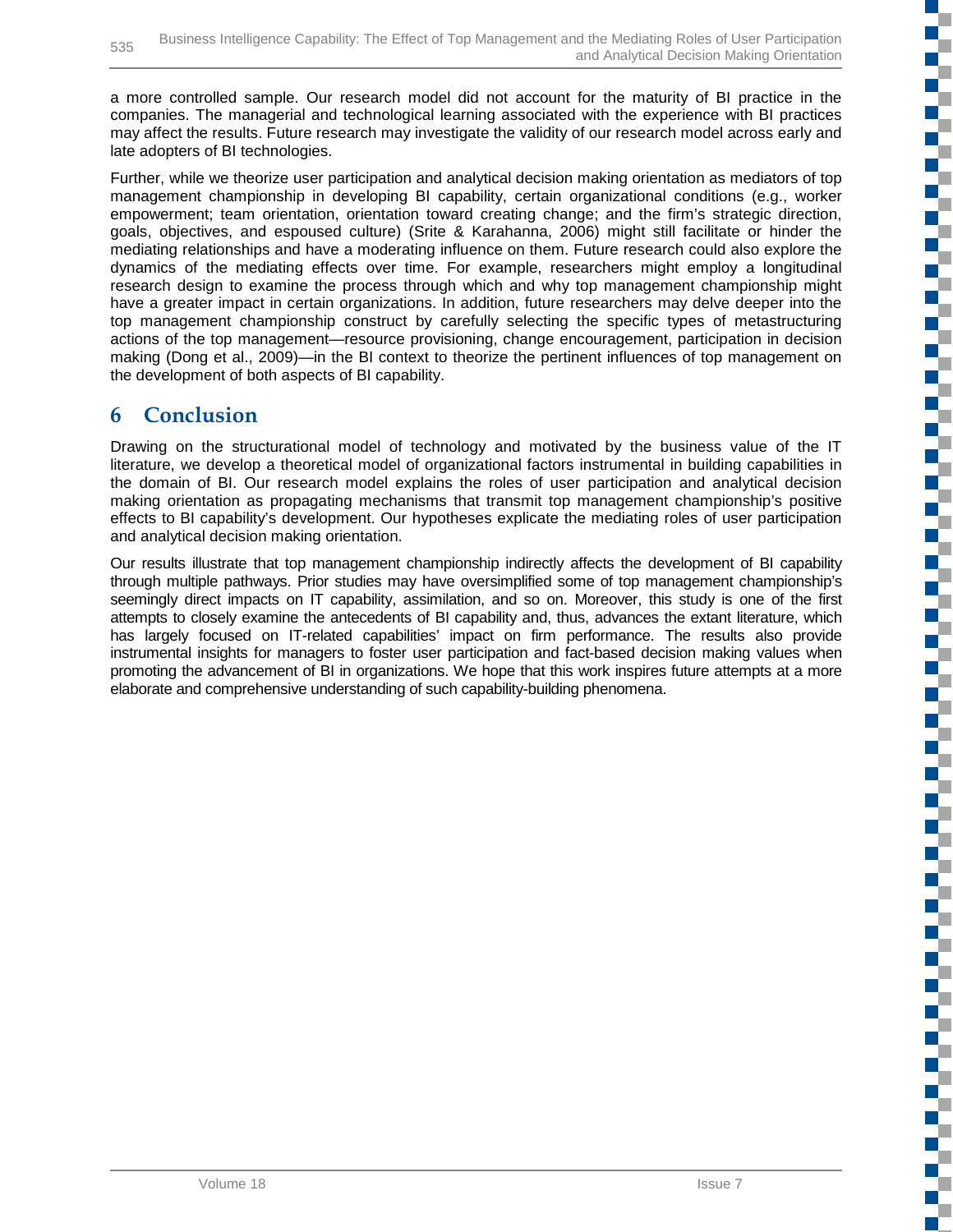### **References**

- Abelein, U., Sharp, H., & Paech, B. (2013). Does involving users in software development really influence system success? *IEEE Software*, *30*(6), 17-23.
- Andersson, L. M., & Bateman, T. S. (1997). Cynicism in the workplace: Some causes and effects. Journal of Organizational Behavior, *18*(5), 449-469.
- Aral, S., & Weill, P. (2007). IT assets, organizational capabilities, and firm performance: How resource allocations and organizational differences explain performance variation. *Organization Science*, *18*(5), 763-780.
- Audzeyeva, A., & Hudson, R. (2016). How to get the most from a business intelligence application during the post implementation phase? Deep structure transformation at a U.K. retail bank. *European Journal of Information Systems, 25*(1), 29-46.
- Barki, H., & Hartwick, J. (1994). Measuring user participation, user involvement, and user attitude. *MIS Quarterly*, *18*(1), 59-82.
- Baron, R. M., & Kenny, D. A. (1986). The moderator–mediator variable distinction in social psychological research: Conceptual, strategic, and statistical considerations. *Journal of Personality and Social Psychology*, *51*(6), 1173-1182.
- Barua, A., Konana, P., Whinston, A. B., & Yin, F. (2004). An empirical investigation of net-enabled business value. *MIS Quarterly*, *28*(4), 585-620.
- Becker, G. S. (1978). *The economic approach to human behavior*. Chicago, IL: University of Chicago Press.
- Bharadwaj, A. S. (2000). A resource-based perspective on information technology capability and firm performance: An empirical investigation. *MIS Quarterly*, *24*(1), 169-196.
- Bhatt, G. D., & Grover, V. (2005). Types of information technology capabilities and their role in competitive advantage: An empirical study. *Journal of Management Information Systems*, *22*(2), 253-277.
- Bollen, K. (1989). *Structural equations with latent variables*. New York, NY: Wiley and Sons.
- Briggs, N. E. (2006). *Estimation of the standard error and confidence interval of the indirect effect in multiple mediator models* (unpublished doctoral dissertation). The Ohio State University.
- Cabantous, L., & Gond, J.-P. (2011). Rational decision making as performative Praxis: explaining rationality's éternel retour. *Organization Science*, *22*(3), 573-586.
- Chae, H.-C., Koh, C. E., & Prybutok, V. R. (2014). Information technology capability and firm performance: contradictory findings and their possible causes. *MIS Quarterly*, *38*(1), 305-326.
- Chatterjee, D., Grewal, R., & Sambamurthy, V. (2002). Shaping up for e-commerce: Institutional enablers of the organizational assimilation of Web technologies. *MIS Quarterly*, (2), 65-89.
- Davenport, T. H., Harris, J. G., & Morison, R. (2010). *Analytics at work: Smarter decisions, better results*. Boston, MA: Harvard Business School Publishing.
- Davern, M. J., & Kauffman, R. J. (2000). Discovering potential and realizing value from information technology investments. *Journal of Management Information Systems*, *16*(4), 121-143.
- Dewett, T., & Jones, G. R. (2001). The role of information technology in the organization: a review, model, and assessment. *Journal of Management*, *27*(3), 313-346.
- Dong, L., Neufeld, D., & Higgins, C. (2009). Top management support of enterprise systems implementations. *Journal of Information Technology*, *24*(1), 55-80.
- Elbashir, M. Z., Collier, P. A., & Davern, M. J. (2008). Measuring the effects of business intelligence systems: The relationship between business process and organizational performance. *International Journal of Accounting Information Systems*, *9*(3), 135-153.
- Eppler, M. J. (2006). *Managing information quality: Increasing the value of information in knowledgeintensive products and processes* (2nd ed.). Berlin: Springer.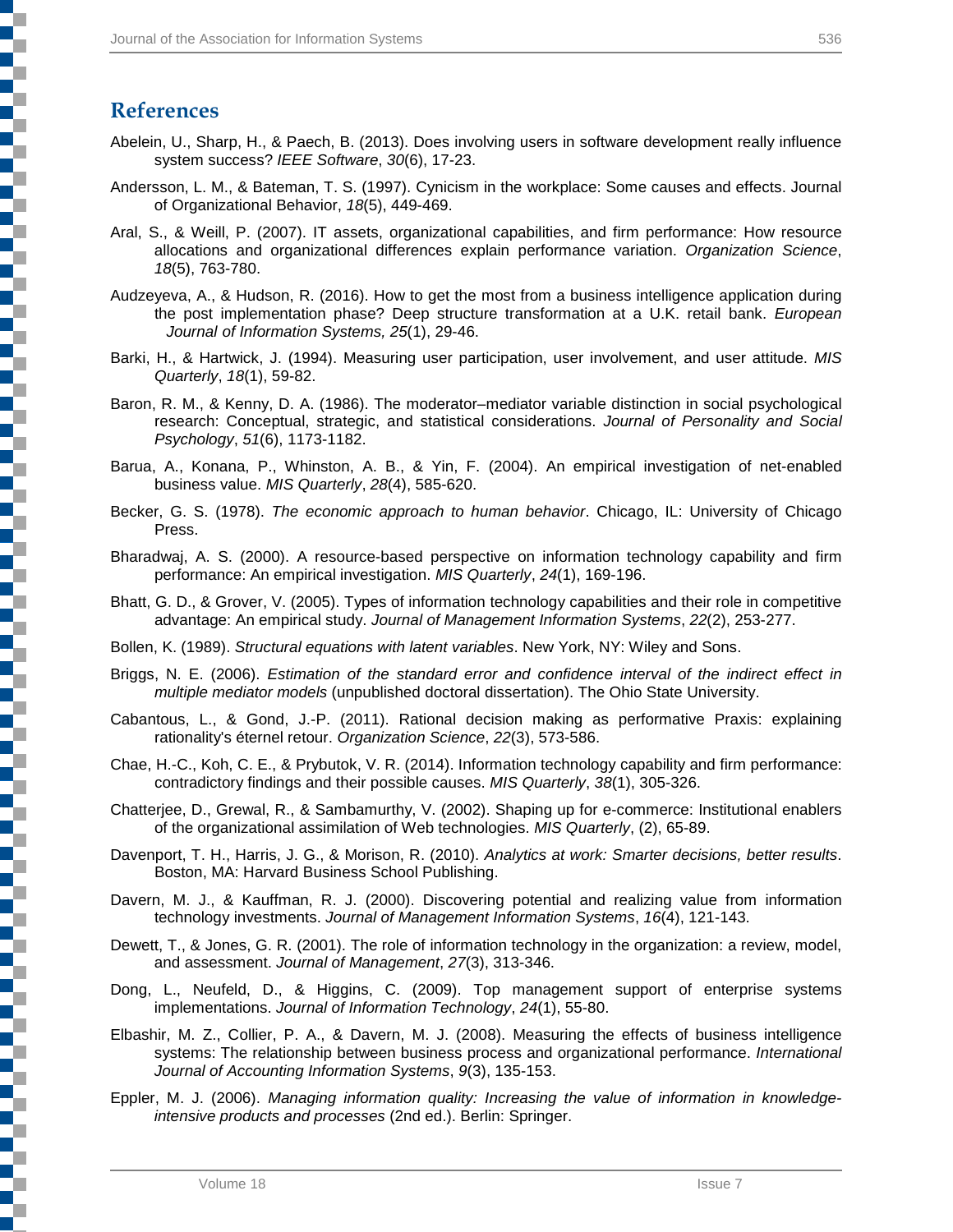- Fornell, C., & Larcker, D. F. (1981). Evaluating structural equation models with unobservable variables and measurement error. *Journal of Marketing Research*, *18*(1), 39-50.
- Gartner. (2016a). Gartner identifies the top 10 strategic technology trends for 2016. Retrieved from http://www.gartner.com/newsroom/id/3143521
- Gartner. (2016b). *Insights from the 2016 Gartner CIO agenda* report. Retrieved from https://www.gartner.com/imagesrv/cio/pdf/cio\_agenda\_insights\_2016.pdf
- Giddens, A. (1979). *Central problems in social theory: Action, structure, and contradiction in social analysis.* Berkeley, CA: University of California Press.
- Giddens, A. (1984). *The constitution of society: Outline of the theory of structuration*. Berkeley, CA: University of California Press.
- Gold, A. H., Malhotra, A., & Segars, A. H. (2001). Knowledge management: An organizational capabilities perspective. *Journal of Management Information Systems*, *18*(1), 185-214.
- Grublješič, T., & Jaklič, J. (2015). Business intelligence acceptance: The prominence of organizational factors. *Information Systems Management*, *32*(4), 299-315.
- Guimaraes, T., & Igbaria, M. (1997). Client/server system success: Exploring the human side. *Decision Sciences*, *28*(4), 851-876.
- Habjan, A., Andriopoulos, C., & Gotsi, M. (2014). The role of GPS-enabled information in transforming operational decision making: an exploratory study. *European Journal of Information Systems*, *23*(4), 481-502.
- Hartwick, J., & Barki, H. (1994). Explaining the role of user participation in information system use. *Management Science*, *40*(4), 440-465.
- He, J., & King, W. R. (2008). The role of user participation in information systems development: Implications from a meta-analysis. *Journal of Management Information Systems*, *25*(1), 301-331.
- Hinkin, T. R. (1998). A brief tutorial on the development of measures for use in survey questionnaires. *Organizational Research Methods*, *1*(1), 104-121.
- Howard, R. A. (1988). Decision analysis: Practice and promise. *Management Science*, *34*(6), 679-695.
- Hwang, H.-G., Ku, C.-Y., Yen, D. C., & Cheng, C.-C. (2004). Critical factors influencing the adoption of data warehouse technology: A study of the banking industry in Taiwan. *Decision Support Systems*, *37*(1), 1-21.
- Işık, Ö., Jones, M. C., & Sidorova, A. (2013). Business intelligence success: The roles of BI capabilities and decision environments. *Information & Management*, *50*(1), 13-23.
- Jarvenpaa, S. L., & Ives, B. (1991). Executive involvement and participation in the management of information technology. *MIS Quarterly*, *15*(2), 205-227.
- Karimi, J., Somers, T. M., & Bhattacherjee, A. (2007). The role of information systems resources in ERP capability building and business process outcomes. *Journal of Management Information Systems*, *24*(2), 221-260.
- Kaufmann, L., Wagner, C. M., & Carter, C. R. (2016). Individual modes and patterns of rational and intuitive decision-making by purchasing managers. *Journal of Purchasing and Supply Management*.
- Keeney, R. L., See, K. E., & von Winterfeldt, D. (2006). Evaluating academic programs: With applications to u.s. graduate decision science programs. *Operations Research*, *54*(5), 813-828.
- Keil, M. (1995). Pulling the plug: Software project management and the problem of project escalation. *MIS Quarterly*, *19*(4), 421-447.
- Kim, G., Shin, B., Kim, K. K., & Lee, H. G. (2011). IT capabilities, process-oriented dynamic capabilities, and firm financial performance. *Journal of the Association for Information Systems*, *12*(7), 487-517.
- Kulkarni, U. R., Ravindran, S., & Freeze, R. (2007). A knowledge management success model: Theoretical development and empirical validation. *Journal of Management Information Systems*, *23*(3), 309-347.

Œ

T. C

 $\mathbb{R}^n$ 

ю

Œ

n.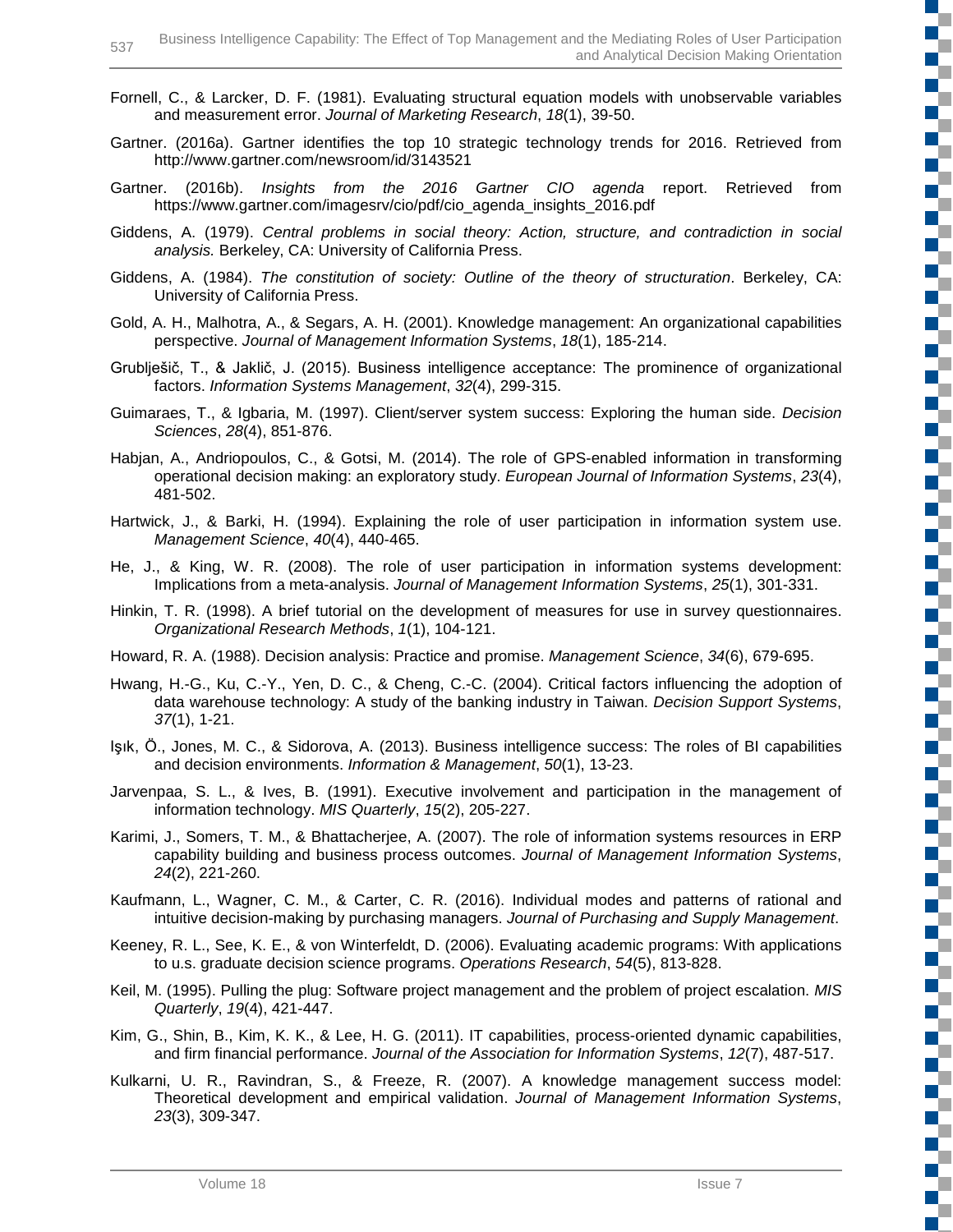- Latour, B. (2005). Re-assembling the social: An introduction to actor-network theory. Oxford, UK: Oxford University Press.
- Lewis, W., Agarwal, R., & Sambamurthy, V. (2003). Sources of influence on beliefs about information technology use: An empirical study of knowledge workers. *MIS Quarterly*, *27*(4), 657-678.
- Li, X., Hsieh, J. J. P.-A., & Rai, A. (2013). Motivational differences across post-acceptance information system usage behaviors: An investigation in the business intelligence systems context. Information Systems Research, *24*(3), 659-682.
- Liang, H., Saraf, N., Hu, Q., & Xue, Y. (2007). Assimilation of enterprise systems: The effect of institutional pressures and the mediating role of top management. *MIS Quarterly*, *31*(1), 59-87.
- Lu, Y., & Ramamurthy, K. (2011). Understanding the link between information technology capability and organizational agility: An empirical examination. *MIS Quarterly*, *35*(4), 931-954.
- Luftman, J., & Ben-Zvi, T. (2010). Key issues for IT executives 2009: Difficult economy's impact on IT. *MIS Quarterly Executive*, *9*(1), 49-59.
- March, J. G. (2006). Rationality, foolishness, and adaptive intelligence. *Strategic Management Journal*, *27*(3), 201-214.
- Markus, L. M., & Mao, J.-Y. (2004). Participation in development and implementation—updating an old, tired concept for today's IS contexts. *Journal of the Association for Information Systems*, *5*(11), 514- 544.
- McKeen, J. D., & Guimaraes, T. (1997). Successful strategies for user participation in systems development. *Journal of Management Information Systems*, *14*(2), 133-150.
- McKeen, J. D., Guimaraes, T., & Wetherbe, J. C. (1994). The relationship between user participation and user satisfaction: An investigation of four contingency factors. *MIS Quarterly*, *18*(4), 427-451.
- Melville, N., Kraemer, K., & Gurbaxani, V. (2004). Information technology and organizational performance: An integrative model of IT business value. *MIS Quarterly*, *28*(2), 283-322.
- Mishra, S., Modi, S. B., & Animesh, A. (2013). The relationship between information technology capability, inventory efficiency, and shareholder wealth: A firm-level empirical analysis. *Journal of Operations Management*, *31*(6), 298-312.
- Mithas, S., Ramasubbu, N., & Sambamurthy, V. (2011). How information management capability influences firm performance. *MIS Quarterly*, *35*(1), 237-256.
- Mohammadi, S., Nikkhahan, B., & Sohrabi, S. (2009). Challenges of user Involvement in extreme programming projects. *International Journal of Software Engineering and Its Applications*, *3*(1), 19- 32.
- Muthén, B. O., & Muthén, L. (2003). The comprehensive modeling program for applied researchers user guide. Los Angeles, CA: Muthén & Muthén.
- NIST. (2002). *Criteria for performance excellence*. Retrieved from http://baldrige.nist.gov/

Nunnally, J. C. (1978). *Psychometric theory* (2nd ed.). New York, NY: McGraw-Hill.

- Orlikowski, W. J. (1992). The duality of technology: Rethinking the concept of technology in organizations. *Organization Science*, *3*(3), 398-427.
- Orlikowski, W. J., Yates, J., Okamura, K., & Fujimoto, M. (1995). Shaping electronic communication: The metastructuring of technology in the context of use. *Organization Science*, *6*(4), 423-444.
- Pagano, D., & Bruegge, B. (2013). User involvement in software evolution practice: A case study. In *Proceedings of the 35th International Conference on Software Engineering.*
- Pavlou, P. A., & El Sawy, O. A. (2006). From IT leveraging competence to competitive advantage in turbulent environments: The case of new product development. *Information Systems Research*, *17*(3), 198-227.
- Piccoli, G., & Ives, B. (2005). Review: IT-dependent strategic initiatives and sustained competitive advantage: a review and synthesis of the literature. *MIS Quarterly*, *29*(4), 747-776.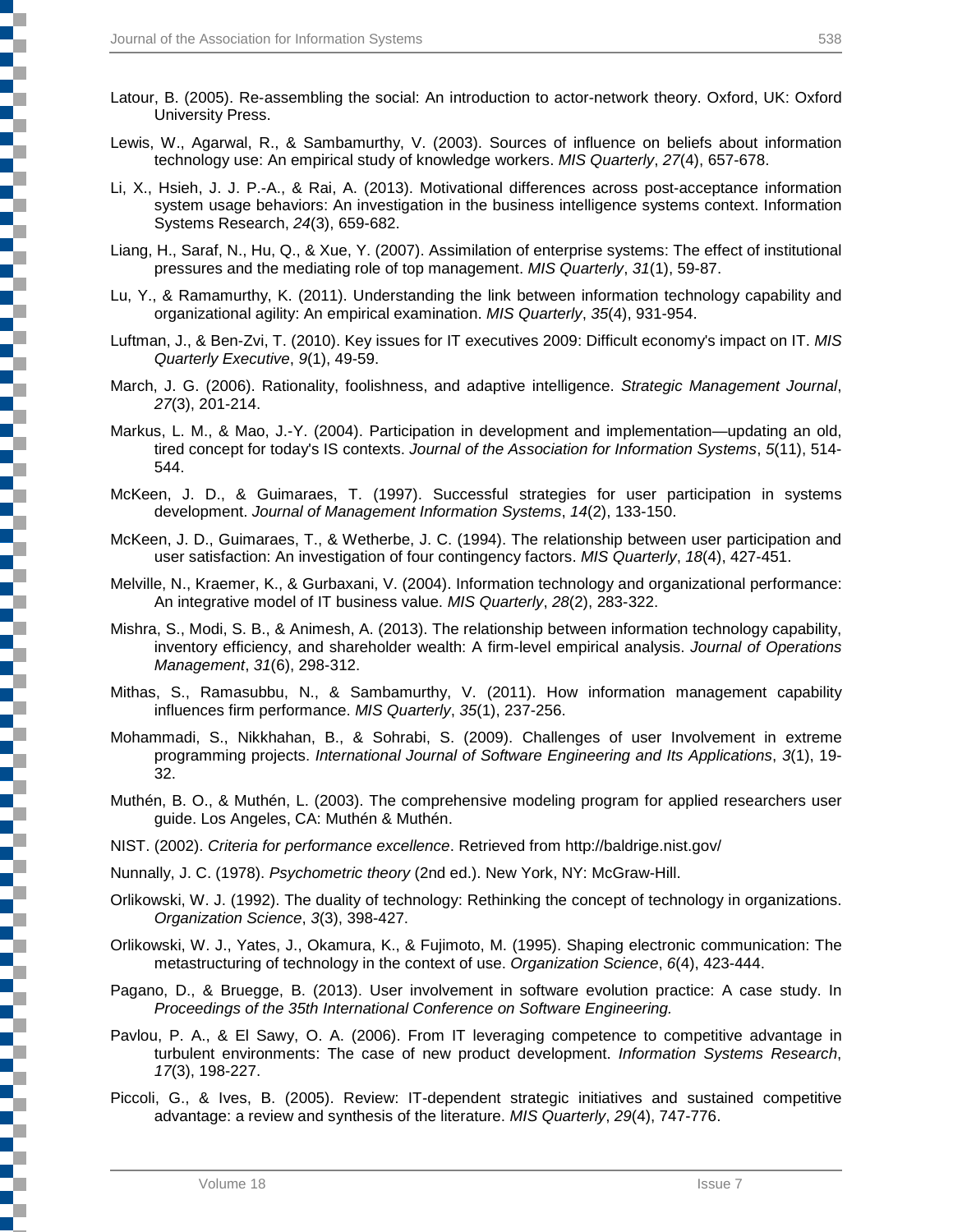- Podsakoff, P. M., MacKenzie, S. B., Lee, J. Y., & Podsakoff, N. P. (2003). Common method biases in behavioral research: A critical review of the literature and recommended remedies. *Journal of Applied Psychology*, *88*(5), 879-903.
- Popovič, A., Hackney, R., Coelho, P. S., & Jaklič, J. (2012). Towards business intelligence systems success: Effects of maturity and culture on analytical decision making. *Decision Support Systems*, *54*(1), 729-739.
- Popovič, A., Hackney, R., Coelho, P. S., & Jaklič, J. (2014). How information-sharing values influence the use of information systems: An investigation in the business intelligence systems context. The *Journal of Strategic Information Systems*, *23*(4), 270-283.
- Preacher, K. J., & Hayes, A. F. (2008). Asymptotic and resampling strategies for assessing and comparing indirect effects in multiple mediator models. *Behavior Research Methods*, *40*(3), 879- 891.
- Purvis, R. L., Sambamurthy, V., & Zmud, R. W. (2001). The assimilation of knowledge platforms in organizations: An empirical investigation. *Organization Science*, *12*(2), 117-135.
- Raghunathan, S. (1999). Impact of information quality and decision-maker quality on decision quality: a theoretical model and simulation analysis. *Decision Support Systems*, *26*(4), 275-286.
- Ragu-Nathan, B. S., Apigian, C. H., Ragu-Nathan, T. S., & Tu, Q. (2004). A path analytic study of the effect of top management support for information systems performance. *Omega*, *32*(6), 459-471.
- Ravichandran, T., Lertwongsatien, C., & Lertwongsatien, C. (2005). Effect of information systems resources and capabilities on firm performance: A resource-based perspective. *Journal of Management Information Systems*, *21*(4), 237-276.
- Sabherwal, R., & Jeyaraj, A. (2015). Information technology impacts on firm performance: An extension of Kohli and Devaraj (2003). *MIS Quarterly*, *39*(4), 809-836.
- Sabherwal, R., Jeyaraj, A., & Chowa, C. (2006). Information System Success: Individual and Organizational Determinants. *Management Science*, *52*(12), 1849-1864.
- Sadler-Smith, E., & Shefy, E. (2004). The intuitive executive: Understanding and applying "gut feel" in decision-making. *Academy of Management Executive*, *18*(4), 76-91.
- Sanders, N. R., & Premus, R. (2005). Modeling the relationship between firm IT capability, collaboration, and performance. *Journal of Business Logistics*, *26*(1), 1-23.
- Santhanam, R., & Hartono, E. (2003). Issues in linking information technology capability to firm performance. *MIS Quarterly*, *27*(1), 125-153.
- Segars, A. H. (1997). Assessing the unidimensionality of measurement: A paradigm and illustration within the context of information systems research. *Omega*, *25*(1), 107-121.
- Sharma, R., & Yetton, P. (2003). The Contingent Effects of Management Support and Task Interdependence on Successful Information Systems Implementation. *MIS Quarterly*, *27*(4), 533- 556.
- Sjöberg, L. (2003). Intuitive vs. analytical decision making: which is preferred? *Scandinavian Journal of Management*, *19*(1), 17-29.
- Srite, M., & Karahanna, E. (2006). The role of espoused national cultural values in technology acceptance. *MIS Quarterly*, *30*(3), 679-704.
- Susarla, A., Barua, A., & Whinston, A. B. (2010). Multitask Agency, Modular Architecture, and Task Disaggregation in SaaS. *Journal of Management Information Systems*, *26*(4), 87-118.
- Thong, J. Y. L., Yap, C.-S., & Raman, K. S. (1996). Top Management Support, External Expertise and Information Systems Implementation in Small Businesses. *Information Systems Research*, *7*(2), 248-267.
- Ulrich, D., & Lake, D. (1991). Organizational capability: Creating competitive advantage. *The Executive*, *5*(1), 77-92.

T.

E.

 $\blacksquare$ **E** 

T

D.

c

Г

Ŧ.

 $\mathbb{Z}^{\mathbb{Z}}$ 

E. C **The Co**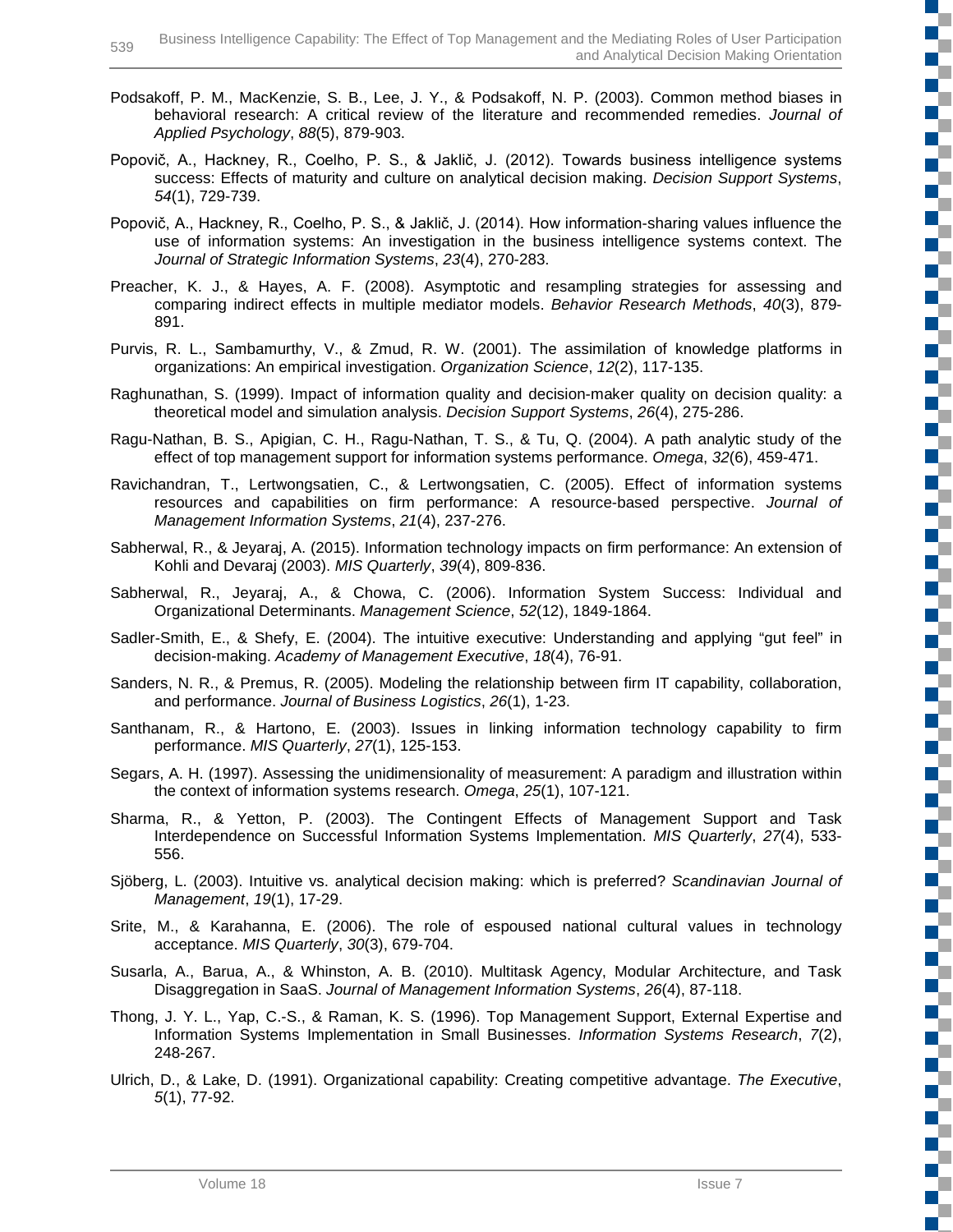- Wang, J., & Wang, X. (2012). *Confirmatory factor analysis structural equation modeling*. New York: John Wiley & Sons.
- Wang, N., Liang, H., Zhong, W., Xue, Y., & Xiao, J. (2012). Resource structuring or capability building? An empirical study of the business value of information technology. *Journal of Management Information Systems*, *29*(2), 325-367.
- Watson, H. J., Goodhue, D. L., & Wixom, B. H. (2002). The benefits of data warehousing: Why some organizations realize exceptional payoffs. *Information & Management*, *39*, 491-502.
- Williams, J., & MacKinnon, D. P. (2008). Resampling and distribution of the product methods for testing indirect effects in complex models. *Structural Equation Modeling*, *15*(1), 23-51.
- Wixom, B. H., & Quaadgras, A. (2013). GUESS?, Inc.: Engaging the business community with the "new look" of business intelligence. *MIT Sloan CISR*, *XIII*(8).
- Wixom, B. H., & Todd, P. A. (2005). A theoretical integration of user satisfaction and technology acceptance. *Information Systems Research*, *16*(1), 85-102.
- Wixom, B. H., & Watson, H. J. (2001). An empirical investigation of the factors affecting data warehousing success. *MIS Quarterly*, *25*(1), 17-41.
- Yeoh, W., & Koronios, A. (2010). Critical success factors for business intelligence systems. *Journal of Computer Information Systems*, *50*(3), 23-32.
- Zhao, X., Lynch, J. G., & Chen, Q. (2010). Reconsidering Baron and Kenny: Myths and truths about mediation analysis. *Journal of Consumer Research*, *37*(2), 197-206.
- Zhu, K. (2004). The complementarity of information technology infrastructure and e- commerce capability: A resource-based assessment of their business value. *Journal of Management Information Systems*, *21*(1), 167-202.
- Zhu, K., & Kraemer, K. L. (2002). E-commerce metrics for net-enhanced organizations: Assessing the value of e-commerce to firm performance in the manufacturing sector. *Information Systems Research*, *13*(3), 275-29.